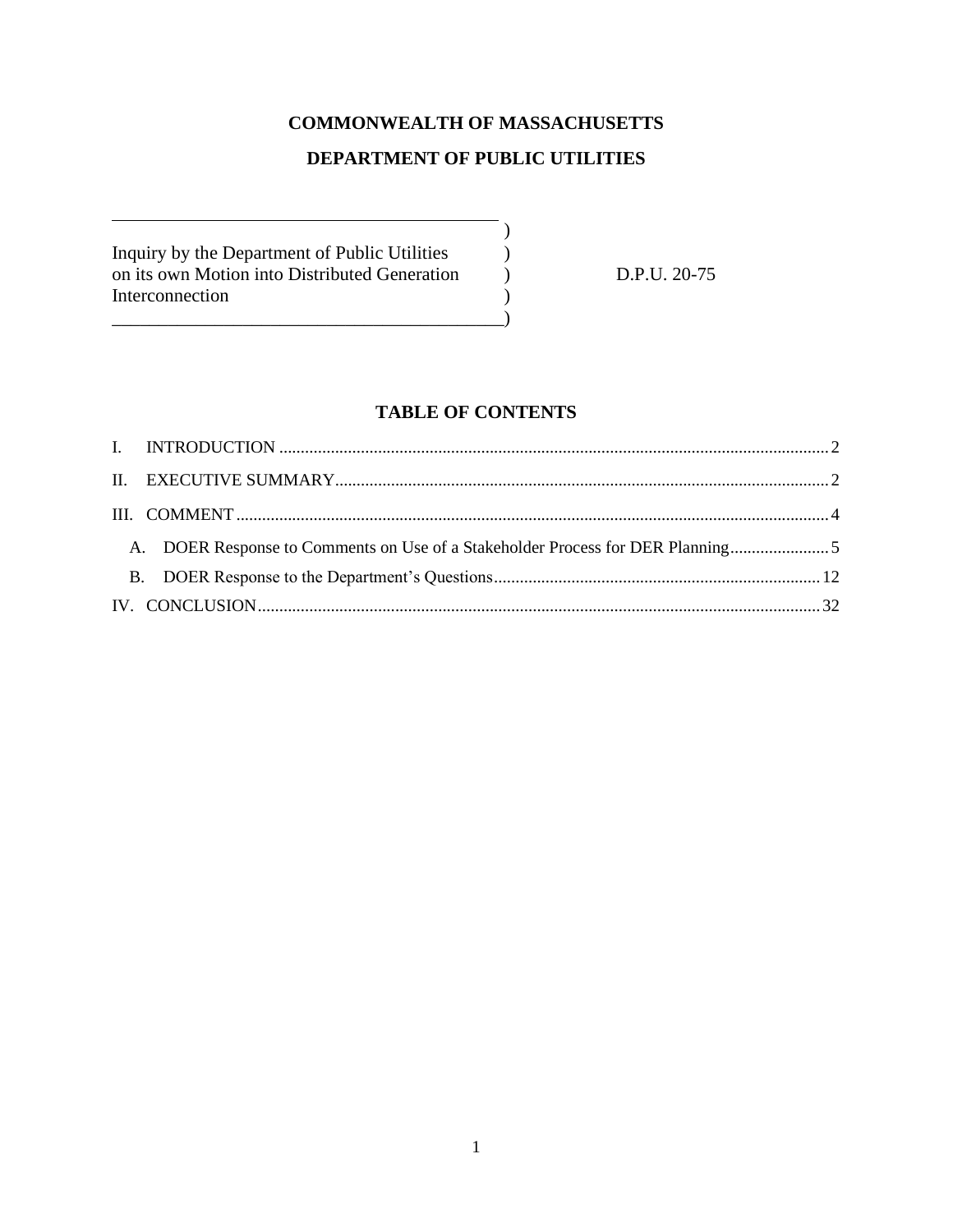#### <span id="page-1-0"></span>**I. INTRODUCTION**

On October 22, 2020, the Department of Public Utilities ("Department") issued an order opening an investigation into Distributed Energy Resource<sup>1</sup> ("DER") planning and assignment and recovery of distributed generation<sup>2</sup> ("DG") interconnection related upgrade costs ("Order"). Consistent with the schedule set out in the Order, as modified by the granted motion for extension, stakeholders submitted initial comments in this proceeding on December 23, 2020, and the Department of Energy Resources ("DOER") now timely submits this reply comment.

#### <span id="page-1-1"></span>**II. EXECUTIVE SUMMARY**

DOER agrees with stakeholders that the Department should establish a robust DER planning process that identifies the most cost-effective pathway to integrate various levels of DG and DERs into the distribution system. Significant levels of DERs are needed to meet Global Warming Solutions Act<sup>3</sup> ("GWSA") limits and, consequently, integration of those facilities is a priority for DOER. Also, DOER agrees that the Department should establish a fair and equitable cost recovery and allocation process for distribution system upgrades necessary to integrate DG.

In this reply comment, DOER responds to the initial comments of several stakeholders highlighting important issues and clarifying DOER's position on matters in this investigation. In Section III, DOER highlights broad stakeholder support for the Department's DER system

<sup>1</sup> For the purposes of this document, DOER adopts the Department's definition of "DER" from its straw proposal. There, the Department states that, "[f]or purposes of this Straw Proposal our working definition of a distributed energy resource is a resource that: (1) is directly connected to the distribution system, or indirectly connected to the distribution system behind a customer's meter; and (2) generates energy, stores energy, or controls load. Under this definition, distributed energy resources include distributed generation (e.g., solar panels), energy storage systems, electric vehicles, and controllable loads (e.g., heating, ventilation, and air conditioning systems and electric water heaters)." D.P.U. 20-75, Att. A, p. 3, FN1 (2020).

<sup>2</sup> For the purposes of this document, DOER adopts the Department's definition of "DG" from its straw proposal. There, the Department states "[f]or the purposes of this Order and the attached Straw Proposal, the Department intends the term DG to refer to any type of facility that must submit an application under a Distribution Company's DG Interconnection Tariff, regardless of whether it actually generates electricity (e.g., energy storage systems). D.P.U. 20-75 Order, p. 1, FN3.

<sup>3</sup> M.G.L. c. 21N, § 3; St. 2008, c. 298.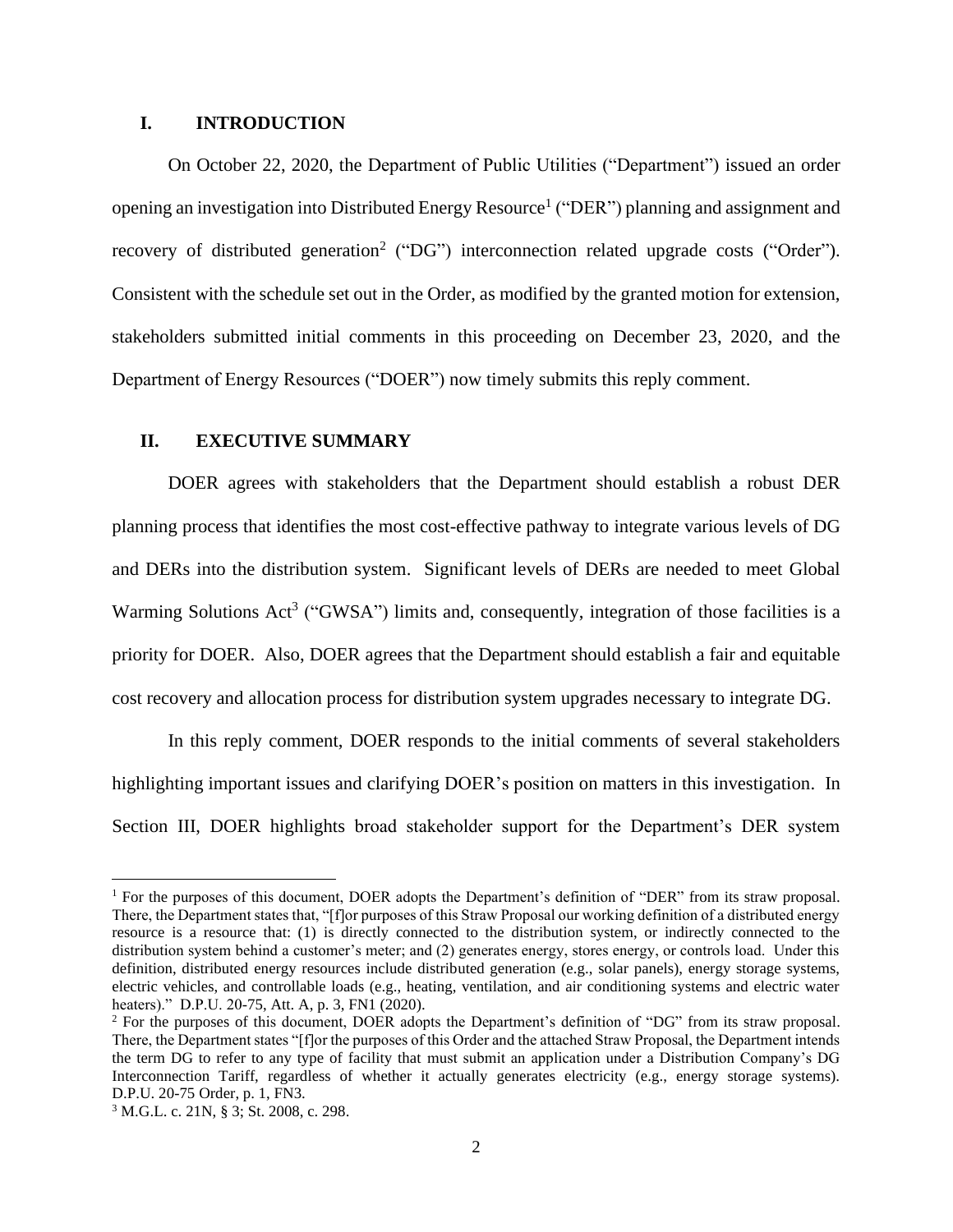planning framework and the need to plan for DER growth necessary to meet GWSA limits. In Section III, Subsection A, DOER recommends that the Department design a three-tiered stakeholder process to advance short-term progress on DER planning while creating a DER Long-Term Planning Working Group for stakeholders to advance longer-term objectives for the DER planning process. In Section III, Subsection B, DOER addresses stakeholder responses to the Department's questions issued in this proceeding, as follows:

- DOER supports flexible classification of capital investment projects ("CIPs") so that the electric distribution companies ("EDCs") can consider upgrades as well as alternatives to upgrades such as non-wires alternatives ("NWAs"). 4 This inclusion is necessary to implement the most cost-effective solution to integrating DERs, however, flexibility should be balanced given the importance of fee affordability and potential ratemaking implications.
- DOER supports a DER planning process that includes electric vehicles ("EVs") and heat electrification inputs, identifies upgrades needed to integrate EVs and electric heating loads into the distribution system and considers transmission system upgrade and study costs, where possible. The Department should support standardized quantification of EV, heat electrification or other benefits associated with upgrades and should be allocating costs commensurate to benefits received by developers and ratepayers.
- DOER supports National Grid's request for additional time to collaborate with the other EDCs on providing stakeholders with information about planned projects within hosting capacity maps and requests that the Department set a reasonable timeframe for the EDCs to report back.
- Given the nature of the pre-approval for capital investments and the accompanying cost review, DOER remains unclear as to whether a cap on upgrade costs paid by developers is needed and defers to the Department on this issue.<sup>5</sup>
- DOER responds to EDCs' data provided in this docket by requesting projected bill impacts of estimated caps on recovery of capital upgrades.
- DOER highlights the broad support for a Common System Modification ("CSM") fee for Simplified facilities and makes several recommendations for how to

<sup>&</sup>lt;sup>4</sup> In its initial comment, DOER noted that NWAs could include shifting renewable generation onto peak or high netdemand periods, curtailment of excess generation, and providing limiting export options as alternatives to capital investments for integrating DG. DOER Initial Comments, p. 11 ("DOER Initial").

<sup>5</sup> DOER Initial, p. 17.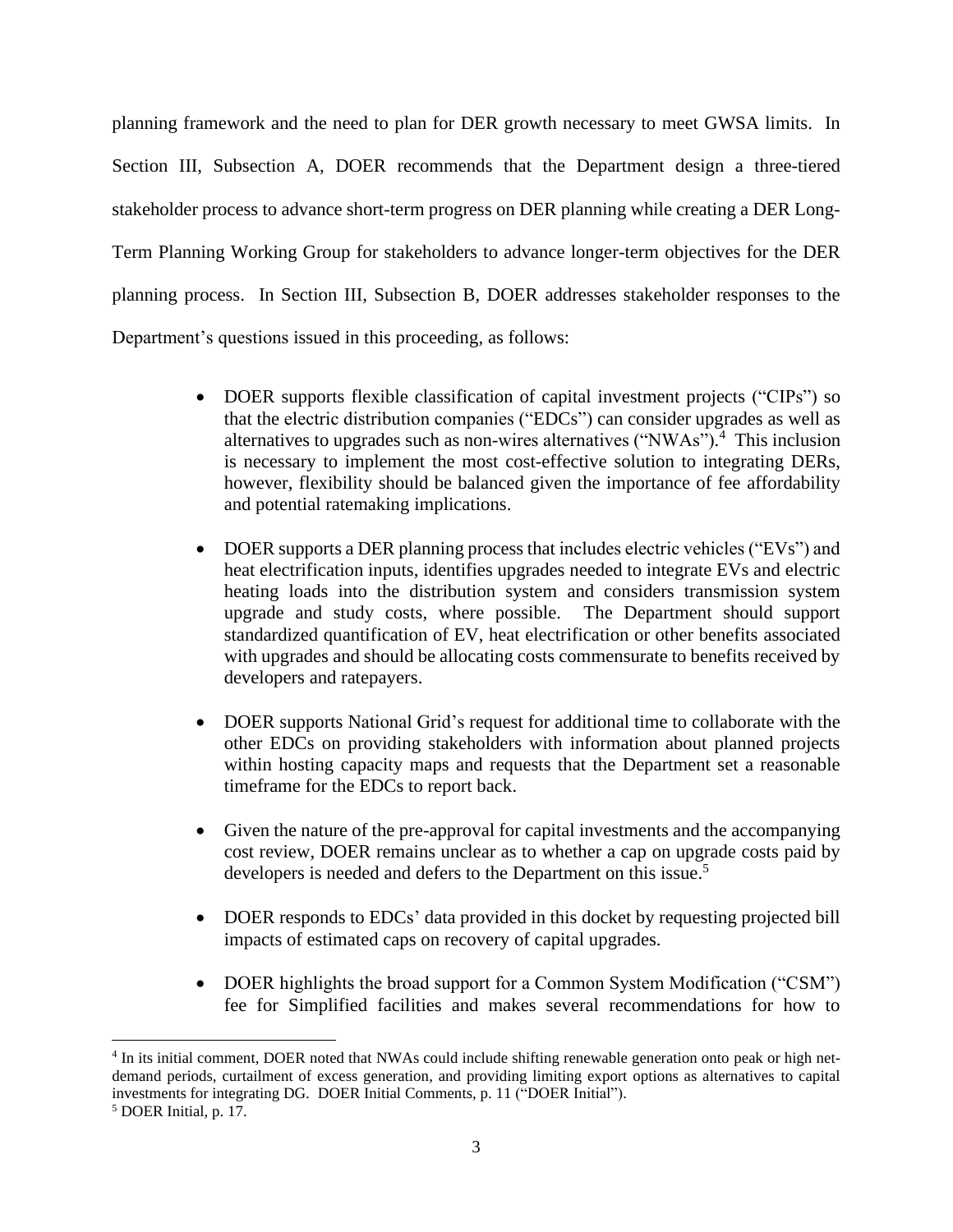structure the fee. Based on DOER's own analysis of EDCs' data, DOER recommends the Department consider establishing the fee at the lower end of proposals at \$25/kW of export capacity or at a fixed rate of \$100/project, without any additional charges. Fees should be used towards capital upgrades that enable integration of Simplified facilities.

- DOER continues to support a CSM for Expedited and Standard facilities, even though the EDCs opposed such a fee. DOER supports a CSM for Expedited and Standard facilities because the CIPs may not be sufficient to cover all distribution system upgrades needed to facilitate the integration of DERs, and specifically DG.
- Regarding the Attorney General's Office's ("AGO") short-term proposals, dynamic curtailment should not be ruled out. If it is not adopted now, it should be evaluated periodically. As for adding another static curtailment program, this does not seem necessary at this time given that the EDCs already include curtailment in the interconnection process.

## <span id="page-3-0"></span>**III. COMMENT**

In their comments, stakeholders offer broad support for the Department's DER system planning framework and highlight the importance of including the Commonwealth's clean energy policies in the system planning process to support the growth of DERs and meet GWSA limits.<sup>6</sup> Stakeholders recognize that DER planning is necessary to identify the most cost-effective pathways to support DER growth. Several stakeholders highlight the importance of the 2030 Clean Energy and Climate Plan ("CECP") and 2050 Roadmap analysis in DER system planning analysis.<sup>7</sup> The Executive Office of Energy and Environmental Affairs released the Interim 2030 CECP for stakeholder review and input on December 30, 2020. <sup>8</sup> Key points provided in the Interim 2030 CECP include:

> • In addition to setting an emissions reduction limit of 45% below 1990 levels in 2030, the 2030 CECP establishes a blueprint for achieving this limit equitably and

<sup>6</sup> National Grid Initial Comments, p.3 ("NGRID Initial"); Eversource Initial Comments, p. 2 ("Eversource Initial"); IREC Initial Comments, p. 3 ("IREC Initial"); Pope Energy Initial Comments, p. 1 ("Pope Initial"); Solar Energy Business Association of New England Initial Comments, p. 2 ("SEBANE Initial"); and Northeast Clean Energy Council Initial Comments, pp. 2-3 ("NECEC Initial").

<sup>7</sup> NECEC Initial, p. 11; Pope Initial, pp. 2-3; IREC Initial, p. 3; and NGRID Initial, pp. 49-50.

<sup>8</sup> *See* "Massachusetts Clean Energy and Climate Plan for 2030" ("2030 CECP"), *available at* https://www.mass.gov/info-details/massachusetts-clean-energy-and-climate-plan-for-2030.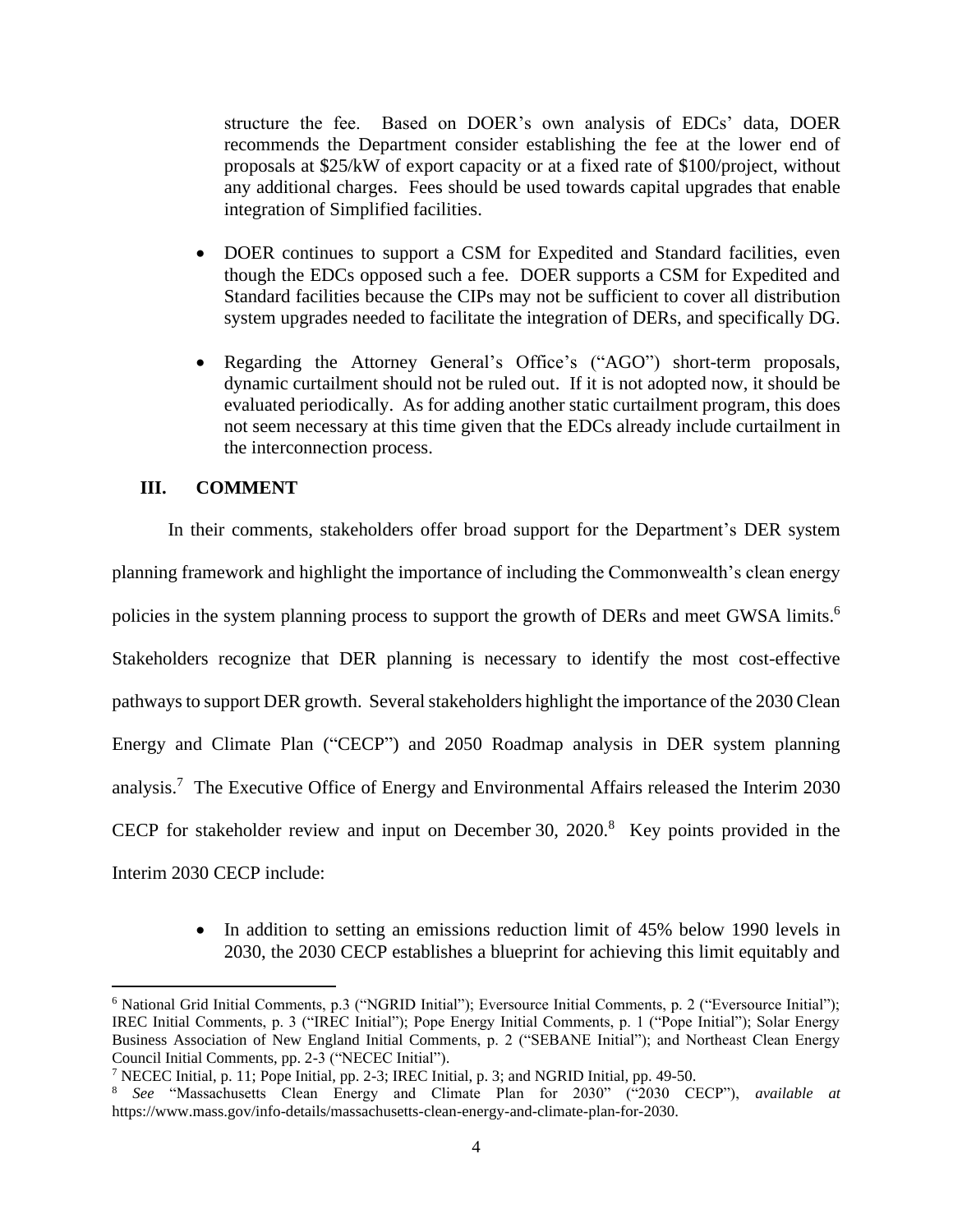affordably, with major new initiatives advancing decarbonization in the Commonwealth's building, transportation, and electricity sectors.

- Massachusetts is largely on track to attain a reduction of more than 4.2 MMTCO2e in the electricity sector over the next  $10$  years.<sup>9</sup>
- To achieve emissions reduction limits in 2030 and the Net-Zero emissions limit in 2050, the Commonwealth must accelerate the growth of clean electricity, including solar photovoltaics ("PV").
- The 2030 CECP identifies that the most likely and cost-effective path toward required emission reductions will include the deployment of an additional Gigawatt of DG, including solar PV. 10

Although the GWSA emissions reduction limits are economy-wide, pathways to Net-Zero will include significant amounts of DER growth and additional electrification, which in turn will require significant investment in the distribution system, as demonstrated by the 2030 CECP. Thus, a strong planning process with significant stakeholder input is essential to cost-effectively plan the distribution system to accommodate these developments.<sup>11</sup>

#### **A. DOER Response to Comments on Use of a Stakeholder Process for DER Planning**

<span id="page-4-0"></span>Stakeholders generally support utilization of proper planning processes to correctly identify the most cost-effective pathways to support DER growth. The AGO notes that without a comprehensive planning process, the EDCs may make unnecessary utility investments to maintain a resilient grid.<sup>12</sup> Further, the EDCs suggest methods for integrating DER into their planning processes. 13

<sup>9</sup> 2030 CECP, p. 37.

 $10 \, Id.$ 

<sup>&</sup>lt;sup>11</sup> DOER Initial, pp. 15-16. Although at least one stakeholder requested for DOER to establish targets for solar to assist in the DER planning process (*see* NGRID Initial, pp. 48-50), DOER intends to participate in the stakeholder input process to help ensure that the process is consistent with the 2030 CECP and Roadmap.

<sup>&</sup>lt;sup>12</sup> Office of the Attorney General Initial Comments, p. 3 ("AGO Initial").

<sup>13</sup> Unitil Initial Comments, pp. 2-9 ("Unitil Initial"); NGRID Initial, pp. 10-15; and Eversource Initial, pp. 3-17.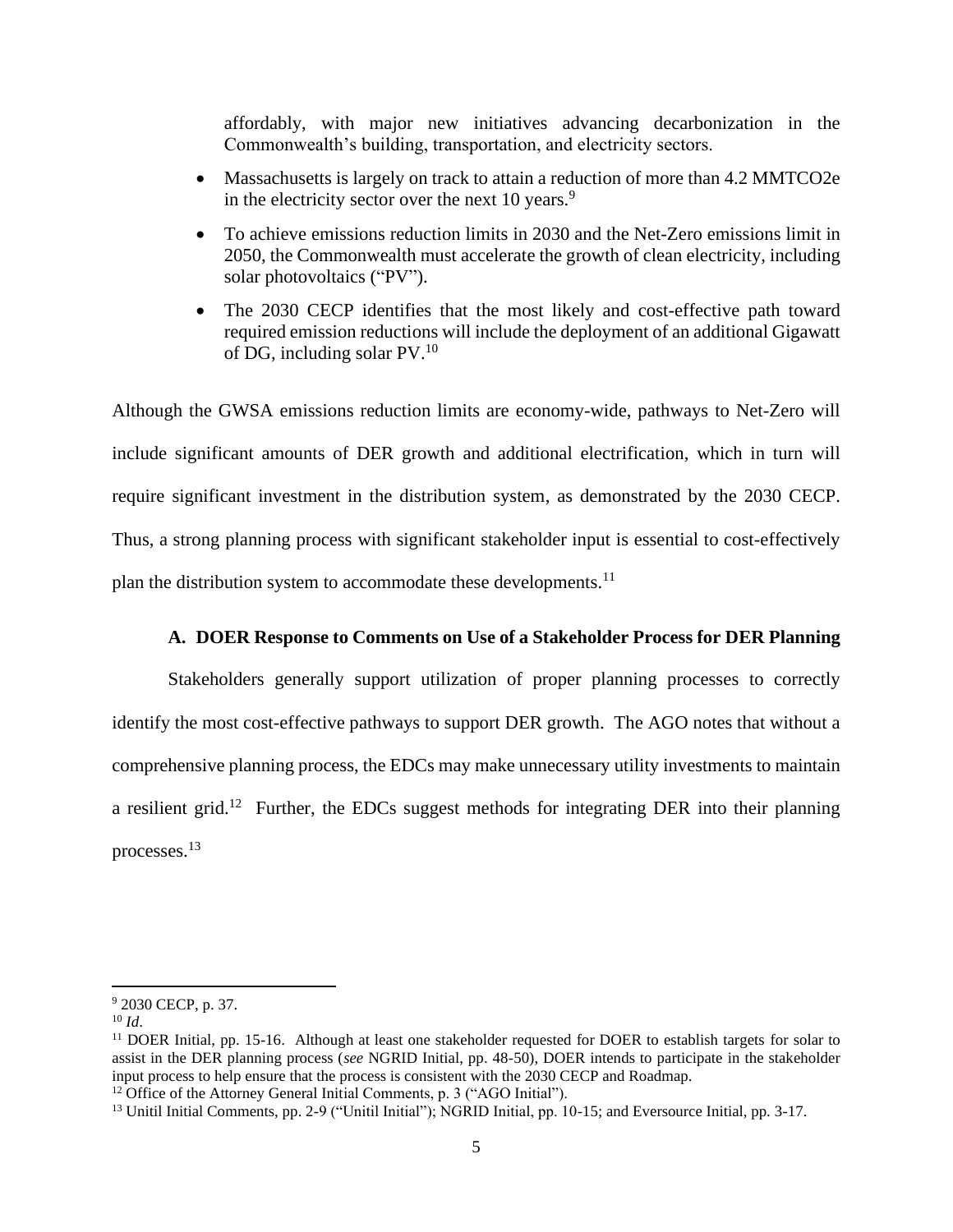Incorporating assumptions regarding DER growth into the EDCs' established distribution system planning process is both important and complex. Although it is imperative that the EDCs make progress in the short-term to incorporate changes into their respective planning processes accounting for DER growth, there are important long-term benefits to establishing a holistic planning process built through collaboration and stakeholder input. For instance, the AGO outlines a detailed plan for a Pre-Implementation Working Group with several important objectives.<sup>14</sup> The Northeast Clean Energy Council ("NECEC") states that "proposed distribution planning efforts should not wait for the comprehensive joint transmission and distribution planning framework to be developed and implemented."<sup>15</sup> After reviewing initial comments, DOER recommends that the DER planning and system upgrade identification process (i.e., CIP upgrades) proceed in three stages, as outlined below:

# **1. Stage One: The Department Should Establish a DER Planning and Reporting Requirement for the EDCs**

DOER agrees with the EDCs that they should update their existing distribution planning process to include a forecast of DER growth that allows for the identification of distribution system upgrades and provides recommendations for stakeholder input.<sup>16</sup> DOER responds to the following stakeholder comments on stakeholder process and input into DER planning and recommends the

 $14$  AGO Initial, pp. 4-5 (noting three objectives: the Pre-Implementation Working group will draft a public document detailing a statewide vision for the Commonwealth with respect to distribution system planning and cost allocation; EDCs will develop a baseline of knowledge of individual distribution system and existing DER capabilities and; each EDC will conduct a gap analysis/closure action plan which will identify the gaps between the working group's vision statement and the EDC's baseline capabilities).

<sup>&</sup>lt;sup>15</sup> NECEC Initial, p. 11.

<sup>16</sup> Eversource Initial, p. 3; Unitil Initial, pp. 2-3; and NGRID Initial, pp. 8-9. Eversource noted that the Company's existing Distribution System Planning Guide includes load and DER forecasting and could be used efficiently to coordinate capital projects with DER upgrades. Eversource Initial, p. 9. Unitil plans on utilizing their existing planning process as well, extending to a 10-year planning assessment. Unitil Initial, p. 8.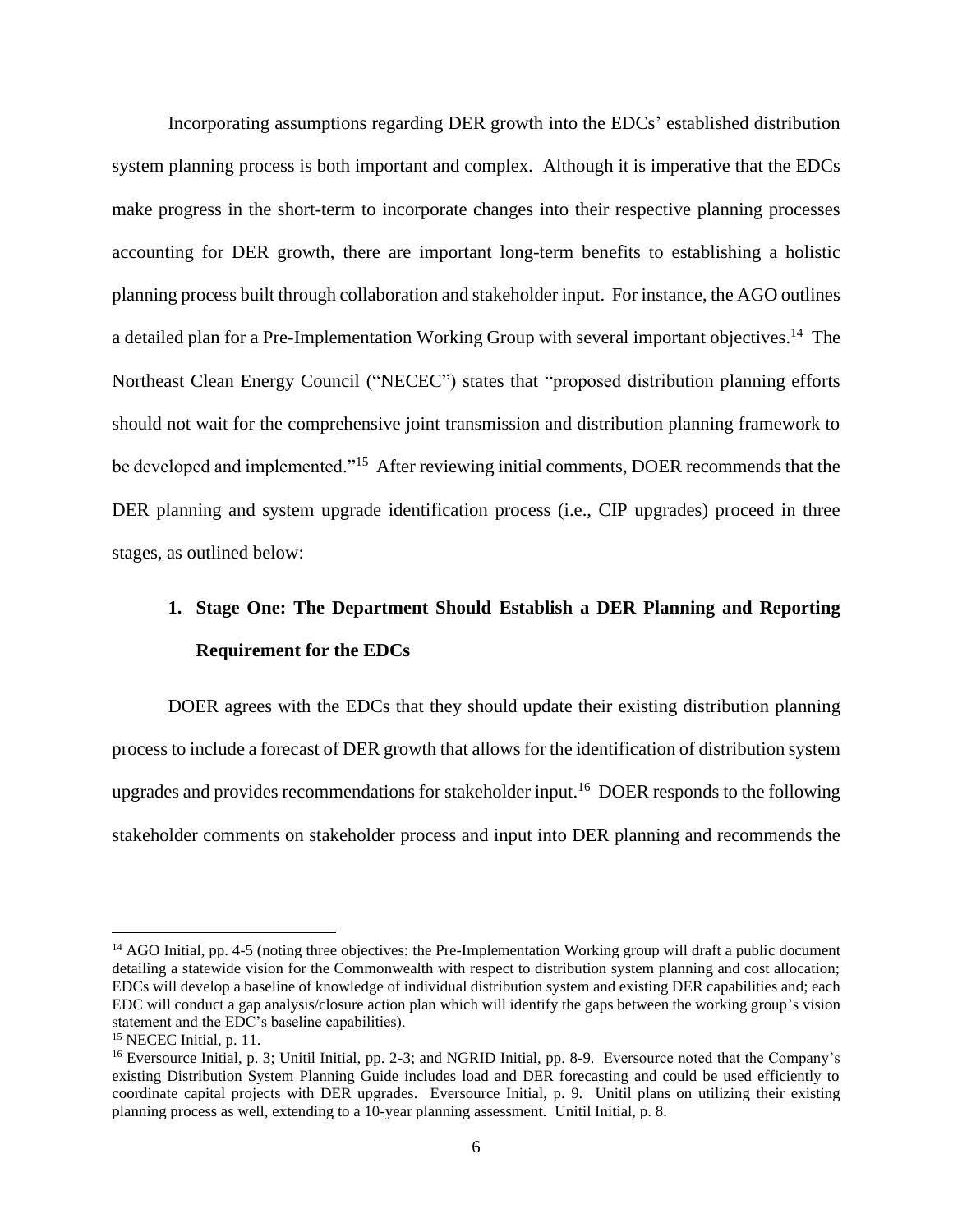Department require the EDCs to develop and file a DER Planning Report that reflects the following

characteristics:**<sup>17</sup>**

- **Set Consistent Load Forecast Assumptions:** It is essential that DER planning utilizes a consistent set of DER and load-forecasting assumptions developed in coordination with stakeholders. Eversource supports the establishment of a stakeholder process to develop regional DG forecasting assumptions.<sup>18</sup> DOER recommends that, although forecasting assumptions will likely vary by location, the assumptions should represent a cohesive vision for DER growth in the Commonwealth. The AGO similarly notes the importance of a comprehensive process in its plan for establishing a Pre-Implementation Working Group.<sup>19</sup> Consistency in load-forecasting assumptions will help facilitate meaningful stakeholder input on investments proposed as a result of the DER planning process.
- **Create Consistency with the 2030 CECP and Future CECP Updates:** The forecasting assumptions used by the EDCs should be consistent with the likely pathways described in the CECP. Eversource proposes a stakeholder process that will provide an opportunity to integrate public policy information on DERs and electrification into forecasting assumptions.<sup>20</sup> These assumptions will represent a likely pathway to increase DER deployment, but the 10-year forecast should be continuously updated with better information as it becomes available to reflect DER market, development, and policy changes.<sup>21</sup>
- **EDCs Submit DER Plan Filings Prior to Pre-Approval Submissions:** The AGO asserts that the ability and quality of stakeholder comment on the investments will depend on the information and data provided by the EDCs.<sup>22</sup> DOER agrees and recommends that the EDCs file a report with the Department on the results of the DER Planning Process at regular and consistent intervals in a format that allows for meaningful stakeholder review and input ("DER Planning Results Report").

Information provided by the EDCs in the DER Planning Results Report should include a

full description of common assumptions and planning results, such as multiple forecasting

<sup>&</sup>lt;sup>17</sup> This report is intended to be focused on DER planning as envisioned in the Department's D.P.U. 20-75 straw proposal, and not necessarily the broader distribution system planning process.

<sup>&</sup>lt;sup>18</sup> Eversource Initial, p. 3.

<sup>19</sup> AGO Initial, p. 3.

<sup>&</sup>lt;sup>20</sup> Eversource Initial, pp. 4 and 7.

 $21$  The 2030 CECP does not contain technology-specific targets and likely pathways to emissions reductions may shift with technology development.

 $22$  AGO Initial, p. 10.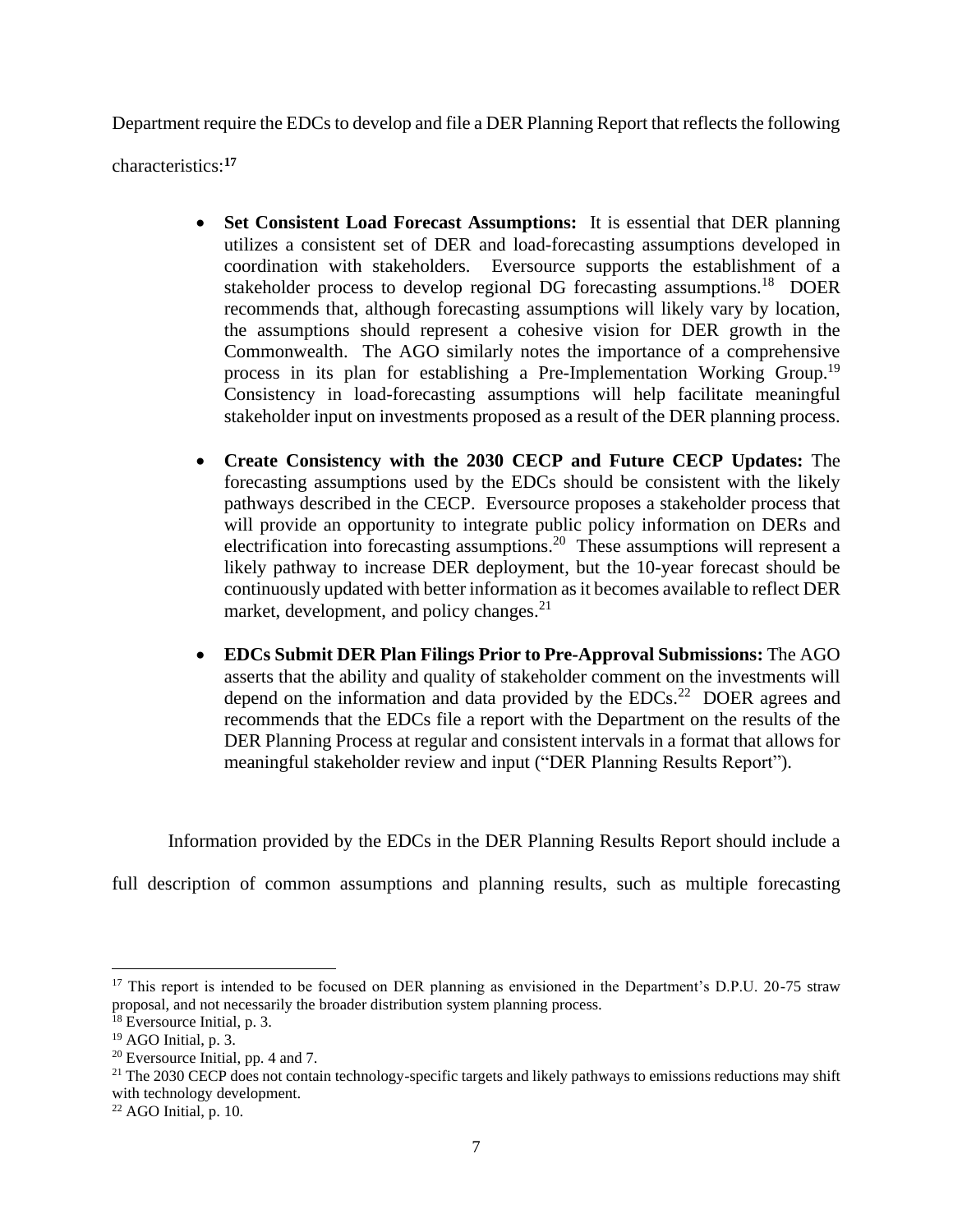scenarios to recognize that assumptions may include a range of possible pathways. Eversource highlights that modeling of multiple scenarios will provide the greatest amount of information for identifying properly sized upgrades.<sup>23</sup> The DER Planning Results Report should also identify both near-term and long-term constraints over the 10-year planning period, identifying possible investments and upgrades as solutions.<sup>24</sup> Although stakeholder input on specific DER technologies or mitigation strategies is reasonable and necessary in advance of any pre-approval process for EDC investments, DOER agrees with Eversource that ultimately all decisions that impact the safe and reliable operation of the distribution system remain with the utility.<sup>25</sup> Thus, stakeholder input provided directly to the EDCs in advance of pre-approval proceedings would be advisory in nature with the EDCs holding the ultimate responsibility for determining which investments are needed to integrate DG and, more broadly, DERs. Under the Department's proposal, the EDCs must demonstrate that proposed investments are reasonable and therefore should be pre-approved. Providing stakeholders an opportunity to preview planning results will likely increase the administrative efficiency of the pre-approval proceedings as stakeholders can discuss possible mitigation strategies with EDCs before those proceedings.

#### **2. Stage 2: Review of CIP Investments**

After the EDCs have updated and reported on the DER Planning Process, the EDCs should identify CIP-eligible investments in a filing to the Department that describes the investment and expected cost, the cost allocation between DG customers and ratepayers, and how the investment

<sup>&</sup>lt;sup>23</sup> Eversource Initial, p. 8 (discussing a probabilistic scenario-based DER adoption rate and load forecast methodology).

<sup>&</sup>lt;sup>24</sup> See DOER's response to Question 1.e.ii on hosting capacity maps and presentation of information on existing and planned hosting capacity.

<sup>&</sup>lt;sup>25</sup> Eversource Initial, p. 4.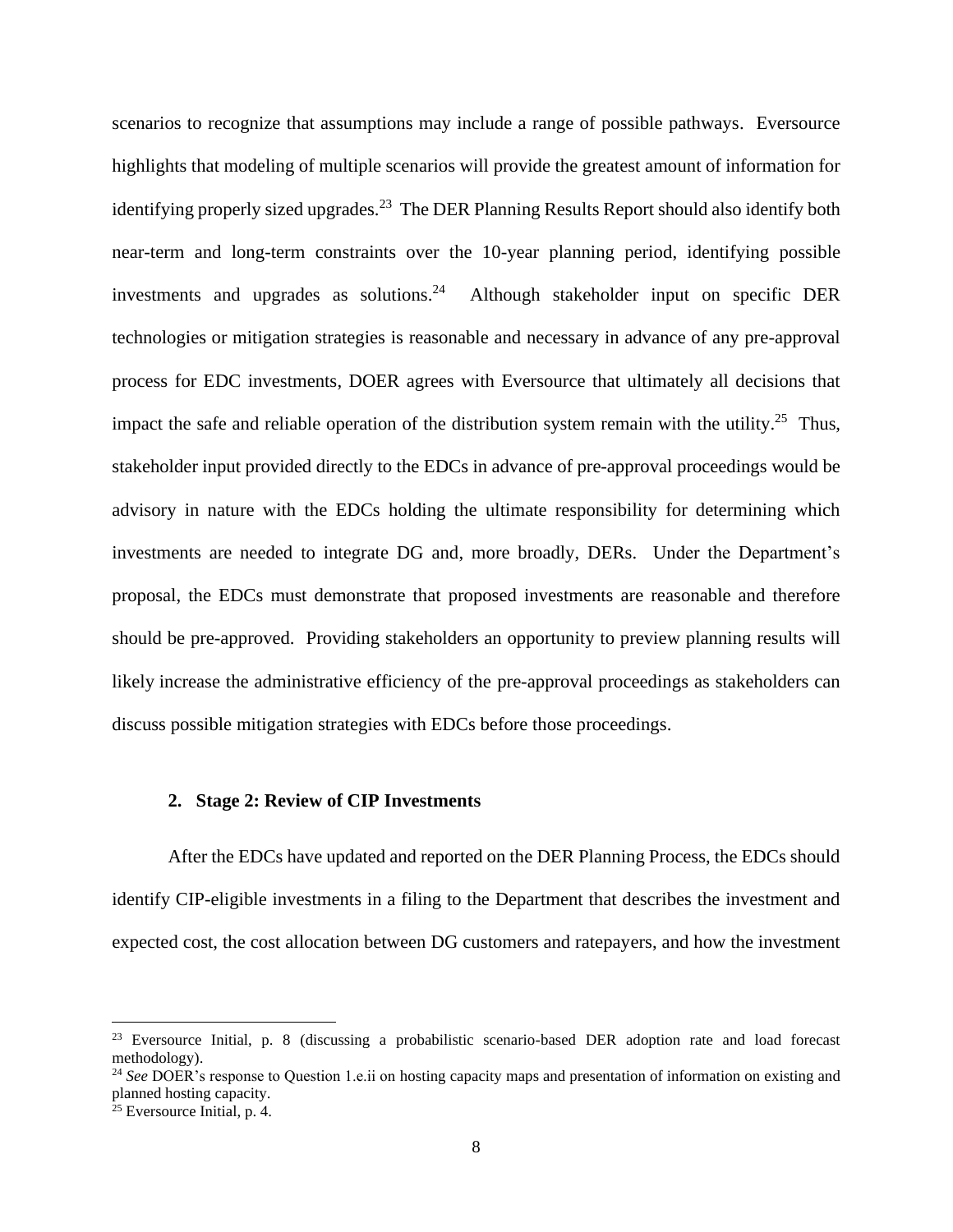was identified in the System Planning Process. The CIP recovery filing<sup>26</sup> could be due at regular intervals, as supported by Unitil, or as the investment is identified, depending on the frequency of necessary CIP projects.<sup>27</sup> Eversource describes a CIP identification process in its initial comments, recognizing that filings may include a list of projects and a range of costs that the Department would review and approve.<sup>28</sup> This filing should also provide all necessary information to justify the cost allocation of upgrades.

#### **3. Stage 3: DER Long-Term Planning Working Group.**

NECEC supports an EDC-led working group at quarterly intervals while the AGO recommends a working group led by non-EDC subject-matter experts and a two-sequence planning process.<sup>29</sup> DOER recommends a working group that focuses specifically on long-term objectives consistent with many of the objectives identified by the AGO for their Pre-Implementation Working group. However, the working group should not delay the DER Planning Report, as outlined below.

After the implementation of a DER Planning Process and CIP Identification, DOER recommends a third, collaborative stage that identifies long-term objectives to improve the DER Planning Process and allows for an open and transparent discussion on how best to integrate clean energy goals into the distribution system. This "DER Long-Term Planning Working Group," should meet at regular intervals, at least every two years, and should include the EDCs, state policy makers, and additional stakeholders focused on planning process impacts and successes and aligning investments with meeting GWSA goals. DOER supports a working group structure that

<sup>&</sup>lt;sup>26</sup> DOER discusses the technologies that should be CIP eligible in response to the Department's Question 1.a. DOER also discusses benefits and the inclusion of cost allocation in these filings in its response to Question 1.b and 1.c. <sup>27</sup> Unitil Initial, p. 2.

<sup>28</sup> Eversource Initial, p. 19.

<sup>29</sup> NECEC Initial, p. 15; and AGO Initial, p. 3.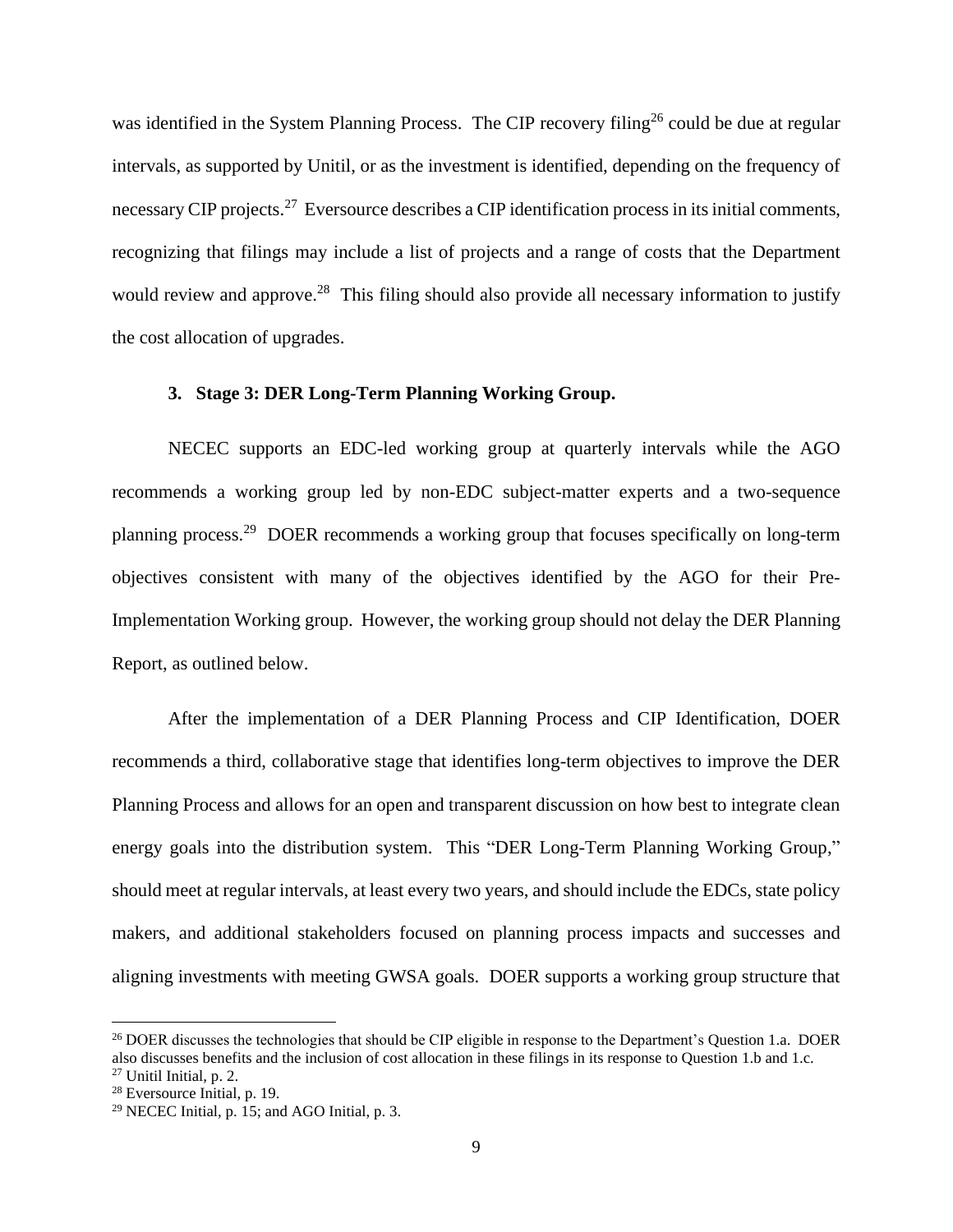allows for collaboration and input from a wide range of stakeholders where the EDCs may actively participate and provide data in a transparent matter. This working group may also benefit from sub-groups or breakout groups that meet more often than bi-annually.

DOER recommends that the DER Long-Term Planning Working Group be developed after the DER Planning Process and CIP Identification stages to prevent delays to improving the current consideration of DER and clean energy goals. As National Grid notes, transitioning to a more integrated planning process may take several years to implement.<sup>30</sup> This transition would be supported by the efforts of the DER Long-Term Planning Working Group through review and discussion of a broad range of tasks that could include:

- Achieving DER Policy Goals
- Coordination with Grid Modernization and Other System Investments
- Design of Performance Incentive Mechanisms
- Planning Process Design and Implementation
- Impact of Other Policy Goals
- Export-Based Cost Systems
- Inclusion of and Coordination with Transmission Investments

Several stakeholders provided comments on these topics, and DOER provides the following responses:

> • **Achieving DER Policy Goals:** The DER Planning Process and CIP Project Cost Recovery incentivize the EDCs to build, but do not incentivize DG developers to utilize the newly-created export capability on certain parts of the distribution system. Although forecasting assumptions and consideration of policy goals may help identify the type and size of upgrades needed for integration of future DER, policymakers and other stakeholders can support the use of these upgrades through complementary programs such as targeted deployment of electrification and energy storage or localized DG incentives. The AGO recommends the EDCs create DER Implementation Roadmaps that to use in their planning processes to provide transparency and establish a common understanding for DER growth assumptions and technological capabilities.<sup>31</sup> DOER supports having a consistent and comprehensive vision on the pace and magnitude of DER deployment as part of the EDCs' business and supports the AGO's recommendation for the creation of a state-wide vision document. However, DOER recommends it be developed

 $30$  NGRID Initial, p. 9.

 $31$  AGO Initial, p. 4.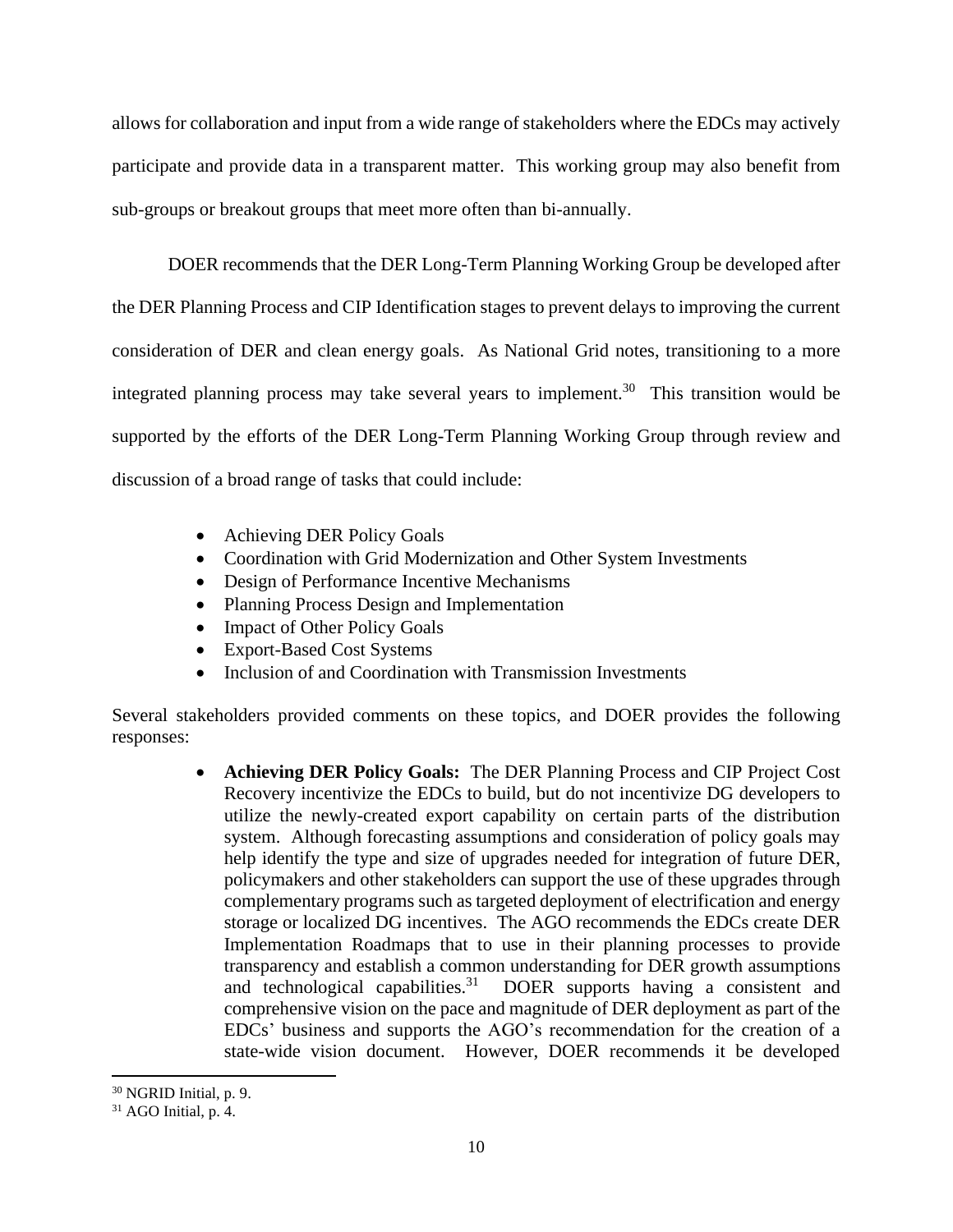through the DER Long-Term Planning Working Group. That vision document would be reviewed on a regular basis by stakeholders to account for DER technology and policy development over the planning horizon. This document can then be utilized in the EDCs' DER Planning Process Report.

- **Coordination with Grid Modernization and Other System Investments:** Multiple stakeholders recognize that CIP investments may have overlapping benefits with modernizing the electric system, an effort that is currently ongoing through the EDCs' Grid Modernization Plans ("GMPs").<sup>32</sup> As stated in DOER's initial comments, identifying the most expeditious and cost-effective solution for DER integration requires an understanding of how the costs and benefits of various investments are evaluated in different proceedings, and how cost recovery occurs. In addition, close coordination will help ensure that the EDCs make CIP and GMP investments in a complimentary manner.<sup>33</sup>
- **Design of Performance Incentive Mechanisms:** The DER Long-Term Planning Working Group would review the data provided by the EDCs and other stakeholders to design, as appropriate, a Performance Incentive Mechanism ("PIM") and an associated baseline, as discussed in DOER's initial comments. $34$ The AGO describes one possible PIM design for CIP utilization that would ensure excess capacity enabled by the CIP is utilized efficiently.<sup>35</sup> Additionally, a PIM could measure cost containment to ensure the EDCs continue to identify those CIP investments with the greatest benefit to ratepayers at the lowest cost.
- **Planning Process Improvements and Implementation:** While CIP investments and cost allocation will directly affect the implementation of Commonwealth's policies around the deployment of DERs, both will also have significant implications on the pace and magnitude of electrification. The DER Long-Term Planning Working Group would be able to review the DER Planning Reports, CIP Investments, and associated data to design metrics that track the impact to ratepayer costs and benefits. This information may then be used to recommend refinements to the DER Planning Process and the CIP cost allocation methodology. Additionally, this information may be used by policymakers to shape clean energy programs.
- **Export-Based Cost Systems:** As supported by DOER and the AGO in initial comments, CIP and CSM fees should be based on export capacity, not on nameplate capacity, because export capacity is a more appropriate measure of the impact to system costs.<sup>36</sup> If the Department does not move forward with implementing a CSM Fee, the DER Long-Term Planning Working Group should focus on

<sup>32</sup> *See* D.P.U. 15-120, 15-121, and 15-122.

<sup>33</sup> DOER Initial, pp. 13-14.

<sup>34</sup> *Id*.

<sup>&</sup>lt;sup>35</sup> AGO Initial, p. 11.

<sup>36</sup> DOER Initial, pp. 34-35; and AGO Initial, p. 10.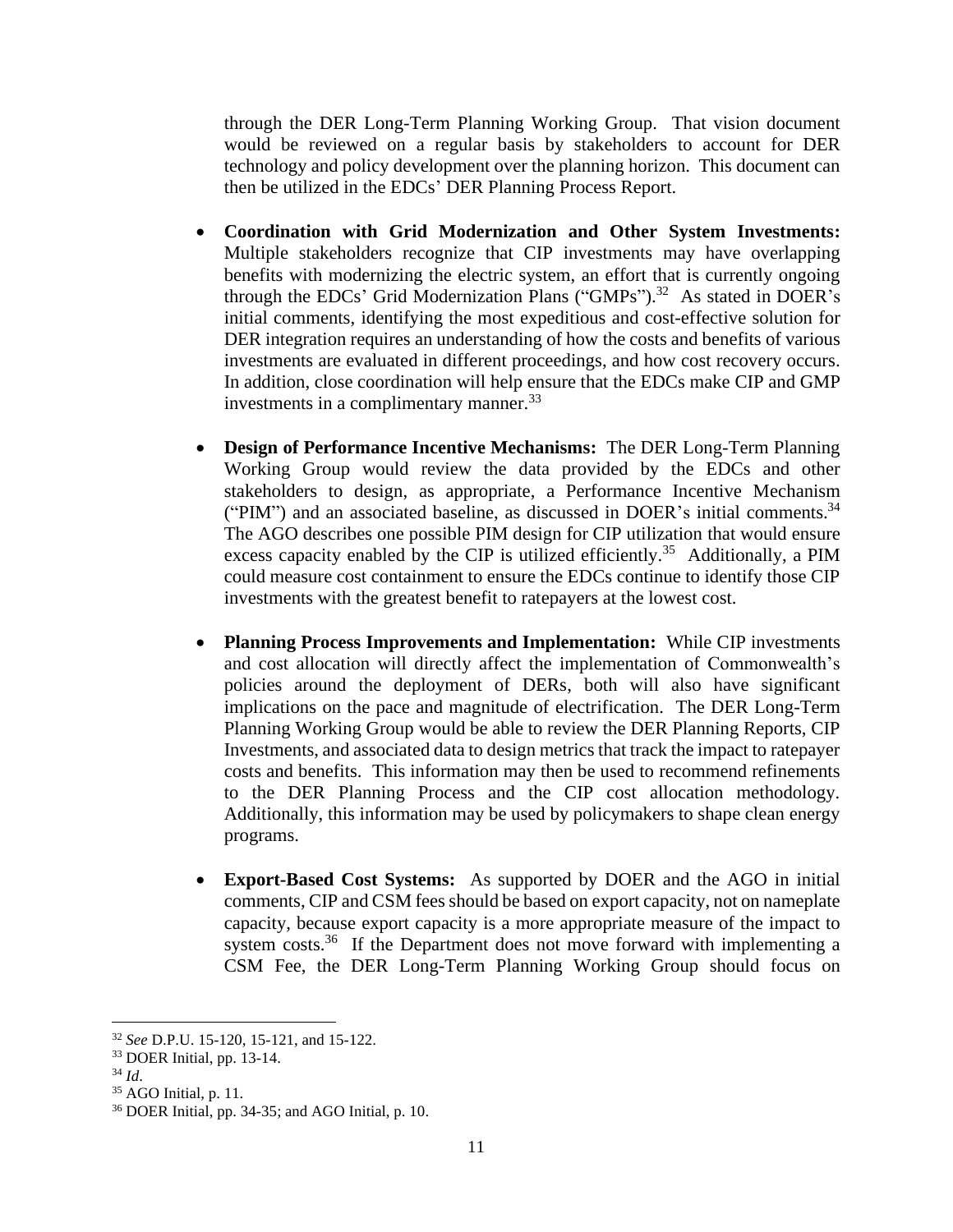<span id="page-11-0"></span>designing a more granular, temporal, cost-based pricing model as described by the  $AGO<sup>37</sup>$ 

• **Inclusion of and Coordination with Transmission Investments:** While there is broad support for the consideration of transmission costs in the DER Planning Process, stakeholders also recognize the complexities of integrating two planning processes that are implemented by separate parties, namely the EDCs and ISO-NE.<sup>38</sup> The DER Long-Term Planning Working Group should focus on ways to coordinate these two processes with the inclusion of ISO-NE as a stakeholder.

### **B. DOER Response to the Department's Questions<sup>39</sup>**

- **1. Refer to Section II, Distributed Energy Resource Planning Requirements. Please discuss the effectiveness of this proposal, specifically:**
	- **a) The Department has identified the following list as solutions that address potential system needs. If you disagree with any solution included on this list, please explain why. Please identify and explain any additional solutions.** 
		- **i) Technologies for Voltage Control on the Distribution System**
		- **ii) Distribution Bulk Transformer Addition or Replacement**
		- **iii) New Bulk Station**

Consistent with DOER's initial comment, stakeholders support and seek to expand the list

of CIP-eligible solutions identified by the Department.<sup>40</sup> Eversource and National Grid recommend that the Department add several solutions to its list of CIP-eligible solutions.<sup>41</sup> Unitil recommends that the Department establish an exemplary list of CIP-eligible solutions categorized by the type of constraint and asserts that the EDCs require flexibility in implementing cost-effective solutions.<sup>42</sup> NECEC recommends that the CIP-eligible solutions list remain flexible to include a broad range of solutions to cost-effectively integrate DG and DERs.<sup>43</sup> For the reasons

<sup>37</sup> *Id.*

<sup>38</sup> Eversource Initial, p. 6; NGRID Initial, p. 14; and NECEC Initial, p. 4.

<sup>&</sup>lt;sup>39</sup> For ease of review, DOER has included the Department's questions and DOER's responses below.

<sup>40</sup> *See* DOER Initial, p. 22; Eversource Initial, pp. 5-6; Unitil Initial, pp. 3-5; and NECEC Initial, pp. 6-8.

<sup>&</sup>lt;sup>41</sup> Eversource recommended expansion of the list of solutions to include distribution feeder upgrades or additions, radial transmission line addition or replacements, substation switchgear additions or replacements, and relay protection modifications or upgrades required to accommodate DER interconnection. Eversource Initial, pp. 5-6. National Grid seeks to add distribution feeder additions, upgrades, or replacements; technologies for controlling DG and DER; and active monitoring of the energy power system and DG status. NGRID Initial, pp. 10-12.

 $42$  Unitil Initial, p. 3.

<sup>43</sup> NECEC Initial, pp. 7-8.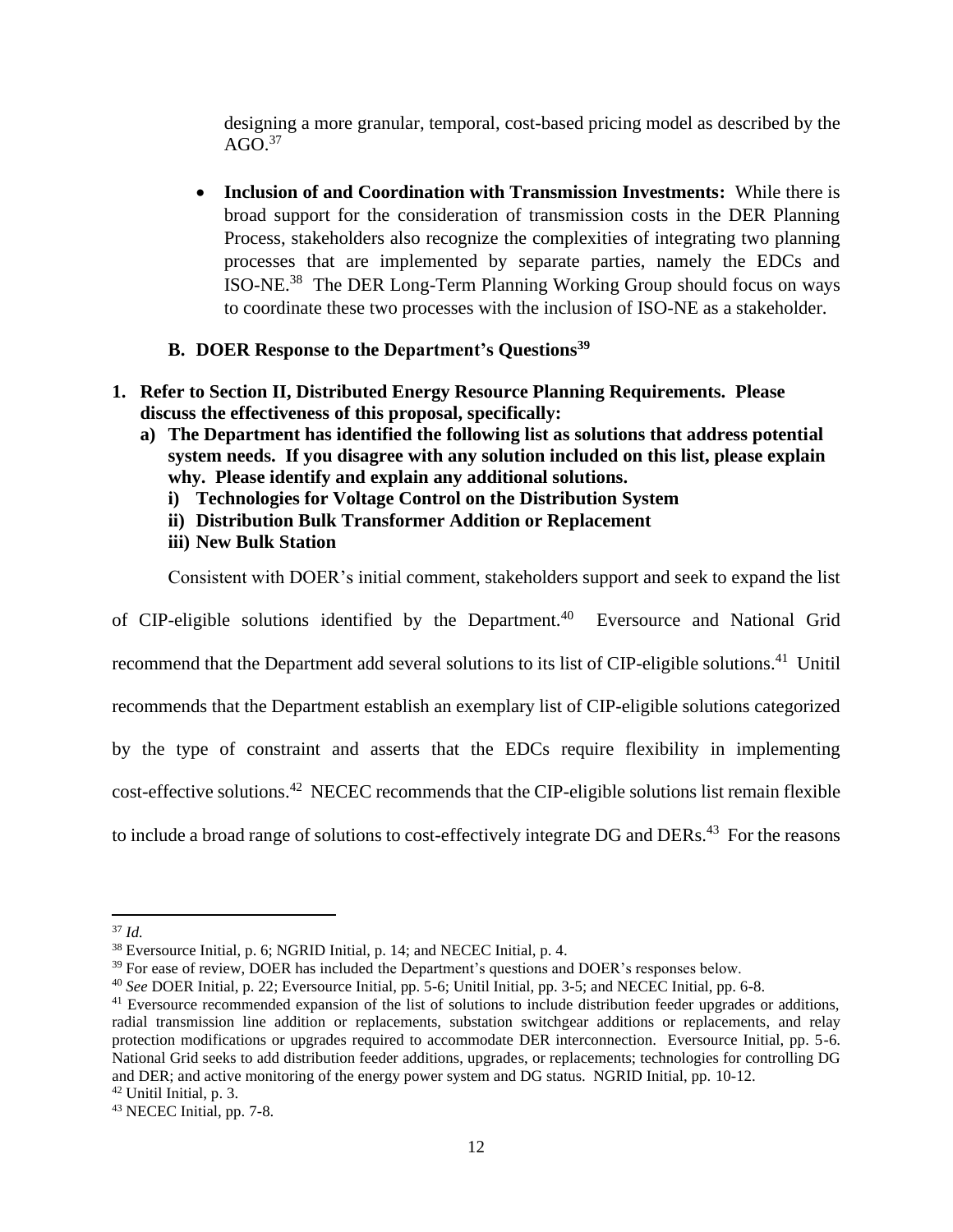provided below, DOER recommends the Department ensure CIP eligibility remains flexible and that eligibility is determined by evaluating first the type of constraint inhibiting the integration of DG and DER.

DOER agrees that the Department should provide flexibility in CIP-eligibility for identifying the most cost-effective solutions to integrate DERs and DG. The Department should not establish a list of CIP-eligible solutions that presupposes which solutions are most cost effective. The Department should leave CIP eligibility flexible to incentivize the EDCs' consideration of a range of solutions to address DG and DER constraints to include not only capital upgrades but also other solutions such as NWAs. A flexible approach to CIP eligibility may also encourage EDCs to consider new business models that will resolve capacity constraints and enhance cost-effectiveness.<sup>44</sup>

Further, DOER supports Unitil's proposal to categorize CIP-eligible solutions by type of constraint because it facilitates a comparison of a broad range of solutions for integrating DG and DERs.<sup>45</sup> The Department's straw proposal appears to assume that new bulk stations are the solution to relieving capacity constraints because a new bulk station is the only CIP-eligible solution to address capacity constraints on the Department's list of projects. In contrast, Unitil's table identifies 11 typical project solutions to capacity constraints that are CIP-eligible.<sup>46</sup> Under Unitil's framework, the Department may select whichever solution is cost effective, whether that

<sup>44</sup> Such models could include an EDC's issuance of a competitive solicitation of NWAs in a manner consistent with M.G.L. c. 164, § 146(b-c). M.G.L. c. 164, § 146(b) states that "[e]lectric distribution companies may hold a competitive solicitation for electric distribution system resiliency non-wires alternatives from third party developers." <sup>45</sup> DOER Initial, p. 22, FN53.

<sup>46</sup> Unitil Initial, p. 4. Among this list of 11 CIP-eligible projects is transmission substation addition or upgrades, transmission line addition or reconductoring, substation transformer addition or upgrade, substation circuit position upgrade, substation circuit position upgrade, new circuit position, reconductoring or cable replacement, voltage conversation, energy storage, circuit reconfiguration, switchgear addition or replacement or managed EV charging and discharging. *Id*.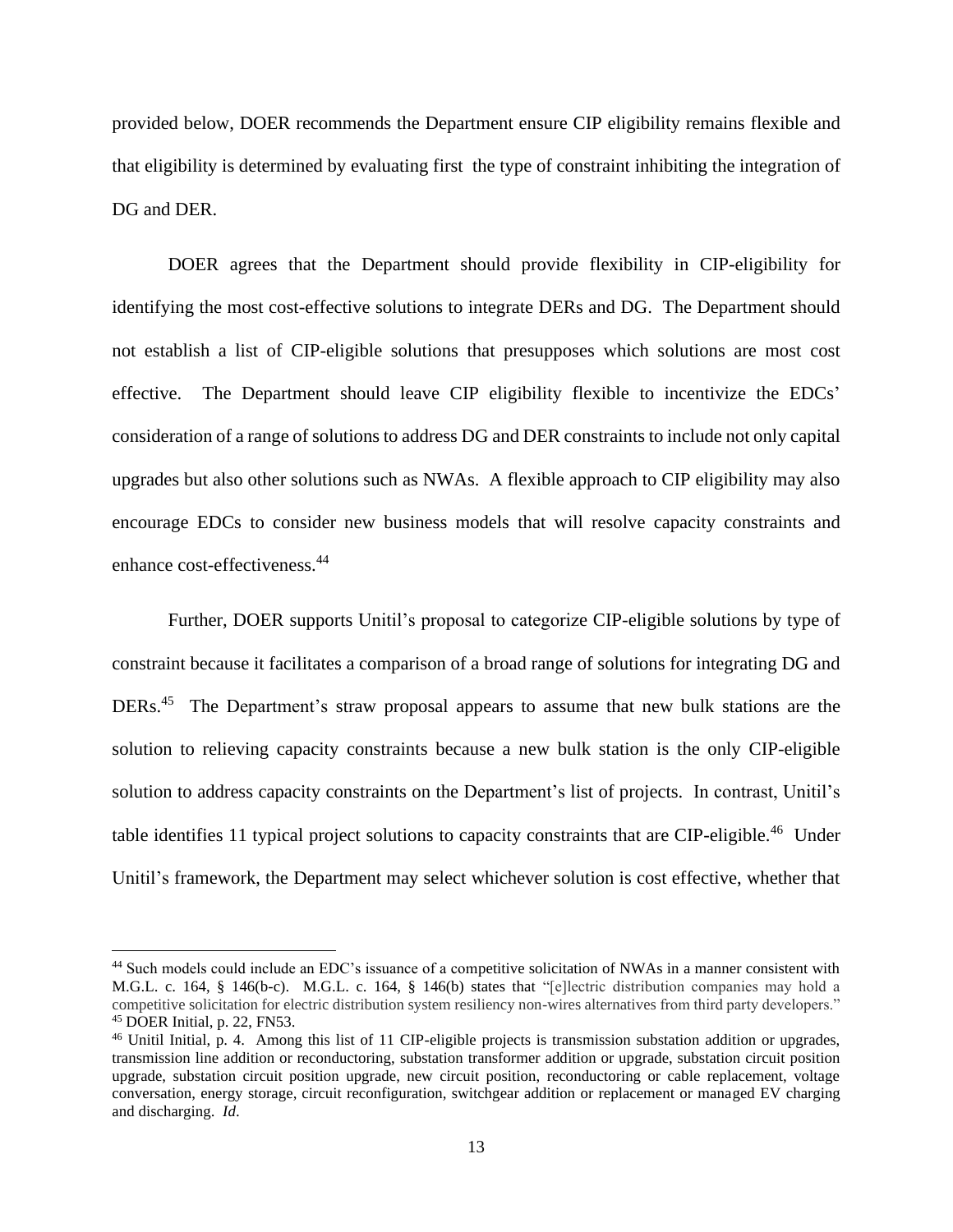is a new bulk station or another project, such as an NWA. Finally, Unitil's proposed method of categorizing types of constraints could also be used to classify upgrades based on whether they would best fit within a CIP or a CSM.

Although DOER supports flexibility in CIP investments necessary to integrate DERs and DG, DOER is concerned that overly broad CIP eligibility could result in a CIP fee that is too costly or duplicative investments recovered elsewhere. It is DOER's understanding that there may be circumstances where an EDC seeks to expand a CIP project to include safety and reliability enhancements that are not necessarily needed to integrate DG and DERS safely and reliably. Before allowing the EDCs to include such reliability or safety investments as part of a CIP, the Department should carefully consider the implications. As pointed out by the Interstate Renewable Energy Council ("IREC"), the addition of other investments to address reliability could render the CIP fee too costly, resulting either in capacity that is not subscribed by DG or in DG paying for investments that broadly benefit ratepayers.<sup>47</sup> This is particularly true if the costs are not allocated fairly and equitably. Further, evaluation of the potential ratemaking implications and coordination between Department proceedings is necessary to ensure cost recovery is transparent, just, and reasonable.

## **b) Should transmission studies and costs be included in proactive system planning as it relates to interconnection? Explain your reasoning.**

Several stakeholders, including DOER, support incorporating transmission studies and costs in proactive system planning.<sup>48</sup> NECEC asserts that the EDCs should expeditiously

<sup>47</sup> IREC Initial, p. 4.

<sup>48</sup> DOER Initial, p. 23; Eversource Initial, p. 6; and Unitil Initial, p. 5. Eversource and Unitil point to the related nature of the distribution and transmission systems. Eversource Initial, p. 6; and Unitil Initial, p. 5. Among other things, Unitil points to the potential for transmission solutions to provide the most cost-effective solution to integration of DERs. Unitil Initial, p. 5. Eversource asserts the need to potentially upgrade transmission to accommodate higher DER injections from the bulk stations where there is higher DER penetration. Eversource Initial, p. 6. National Grid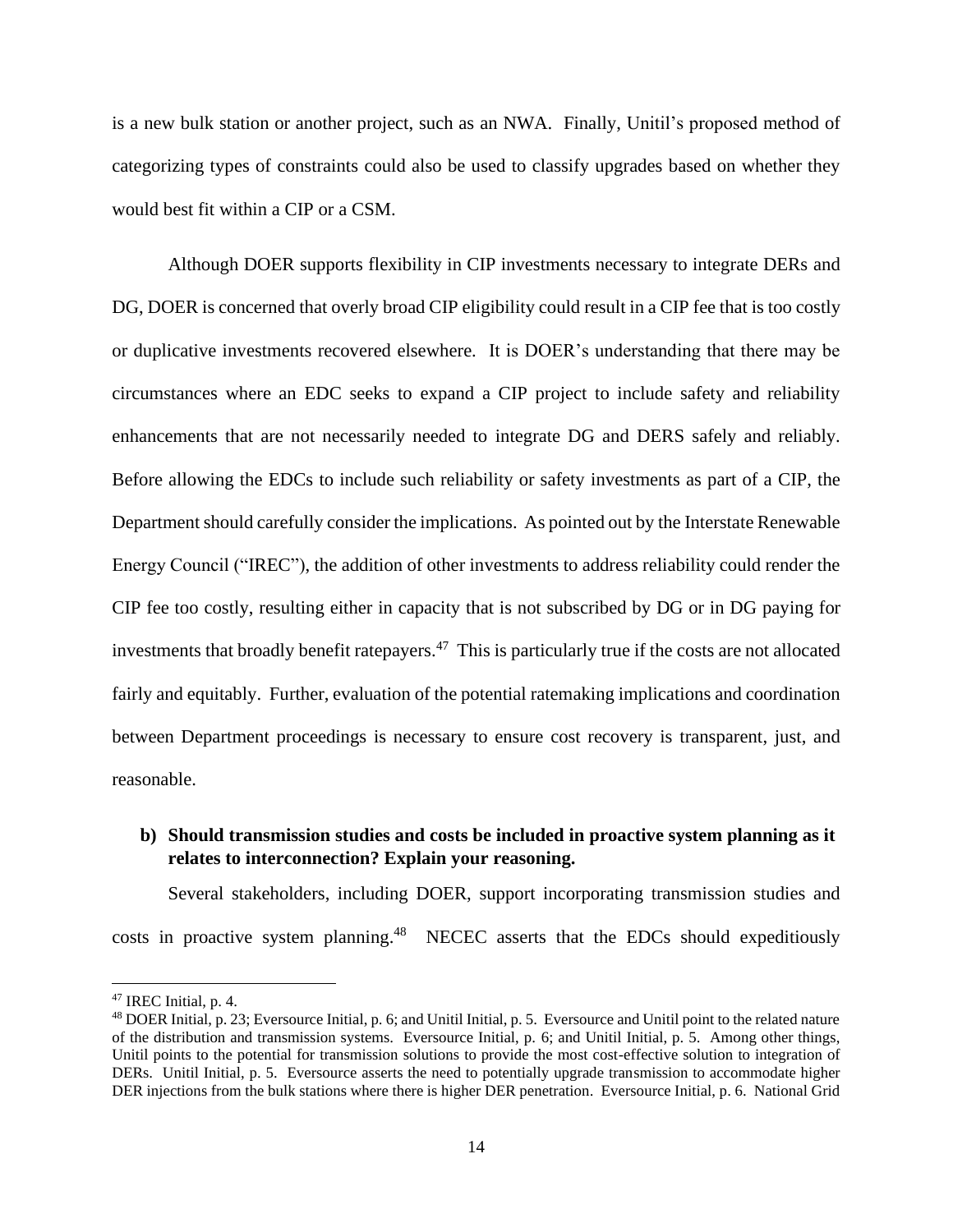incorporate DER assumptions into their distribution planning and those assumptions would include "known and anticipated local and bulk transmission planning activities."<sup>49</sup> NECEC requests that the EDCs coordinate their long term planning processes.<sup>50</sup> The Department should adopt NECEC's recommendation on identifying opportunities for coordination when conducting long-term planning for the system. Even in the short term, it may be challenging for EDCs to align transmission and distribution study timelines and producing reliable estimates for transmission study and upgrade costs. However, reliable estimates of transmission studies and upgrade costs are essential to development of a sound analysis of the cost-effectiveness of transmission and distribution planning solutions. Given the complexity of this topic, DOER recommends that the Department consider advancing the discussion in a technical conference or asking the DER Long-Term Planning Working Group to take on this challenge.

- **c) Should the distribution system assessment identify projects that provide broader benefits beyond enabling incremental DG capacity? If so, explain:**
	- **i) what benefits should be considered**
	- **ii) how these benefits should be quantified**
	- **iii) the appropriate method for cost assignment and recovery.**

DOER and other stakeholders support a system assessment that identifies upgrades beyond those that enable incremental DG capacity.<sup>51</sup> Eversource recommends an integrated planning approach to identify upgrades that provide broader benefits while accommodating load growth and high penetration of DERs.<sup>52</sup> Similarly, National Grid and Unitil endorse broader benefits to

also recognizes the relationship between distribution and transmission planning, asserting that the effectiveness of a distribution-level cost allocation plan will be significantly constrained if transmission studies are not included. NGRID Initial, p. 13.

<sup>49</sup> NECEC Initial, pp. 9-10.

<sup>50</sup> *Id*.

<sup>51</sup> NGRID Initial, pp. 13-14; Unitil Initial, p. 6 (endorsing consideration of traditional system safety and reliability benefits as well as modernization benefits such as electrification); DOER Initial, pp. 14-16; and Eversource Initial, pp. 7-9 (endorsing consideration of reliability, resiliency and operational benefits, and grid modernization benefits). <sup>52</sup> Eversource Initial, p. 7.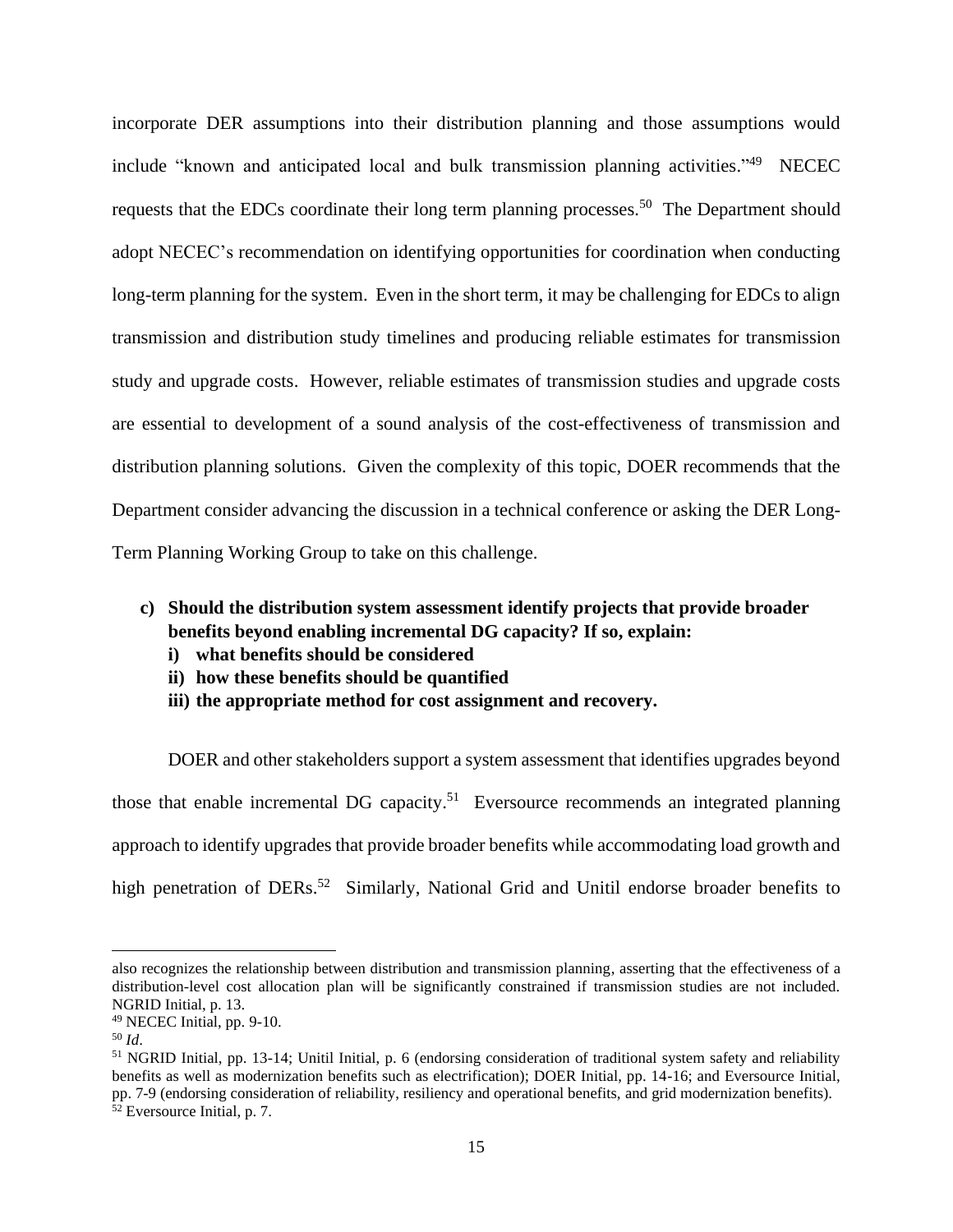include traditional and non-traditional benefits such as enablement of DG, EVs, and heat electrification.<sup>53</sup> Both companies recommend that system planning include planning inputs for anticipated load changes.<sup>54</sup> NECEC states that the upgrade benefits should "be informed by the Commonwealth's overall clean energy and climate goals" and assess a broad range of performance indicators.<sup>55</sup>

DOER agrees with National Grid's proposal to include EV and heat electrification inputs in their planning processes to facilitate the identification of projects that accommodate corresponding load growth in addition to  $DG<sup>56</sup>$ . The Commonwealth will need to electrify transportation and heating loads to meet its GWSA limits; thus, the system assessment should identify projects that provide these broader benefits.<sup>57</sup> As the state electrifies, the EDCs' system assessments must include planning for the increased electricity loads. DOER supports a broader view of benefits as noted in its initial comment, but the ratemaking implications and impacts of CIP fee levels must be carefully considered before traditional projects, such as end of life replacements of existing infrastructure, are made CIP-eligible.<sup>58</sup>

DOER agrees with Unitil that the Department should standardize the quantification of benefits.<sup>59</sup> The Department should consider whether to achieve this through a collaborative process. The Department could render a final decision on methods in an order. If the Department pursues this route, DOER recommends that the collaborative process focus on quantifying the

<sup>53</sup> NGRID Initial, pp. 13-14; and Unitil Initial, p. 6.

<sup>54</sup> See e.g., Eversource Initial, pp. 9-10.

<sup>55</sup> NECEC Initial, p. 12 (seeking to assess performance improvements, quality of incremental DG that can be cost-effectively interconnected, beneficial electrification, system flexibility, resilience, and ability to meet environmental challenges).

<sup>56</sup> DOER Initial, p. 17 (stating the forecasting assumptions on the growth of DERs, as defined by the Department in its straw proposal, that should be included in forecasting).

<sup>57</sup> NECEC Initial, pp. 11-13; and DOER Initial, pp. 23-24.

<sup>58</sup> *See* DOER's response to Question 1 above.

 $59$  Unitil Initial, p. 6.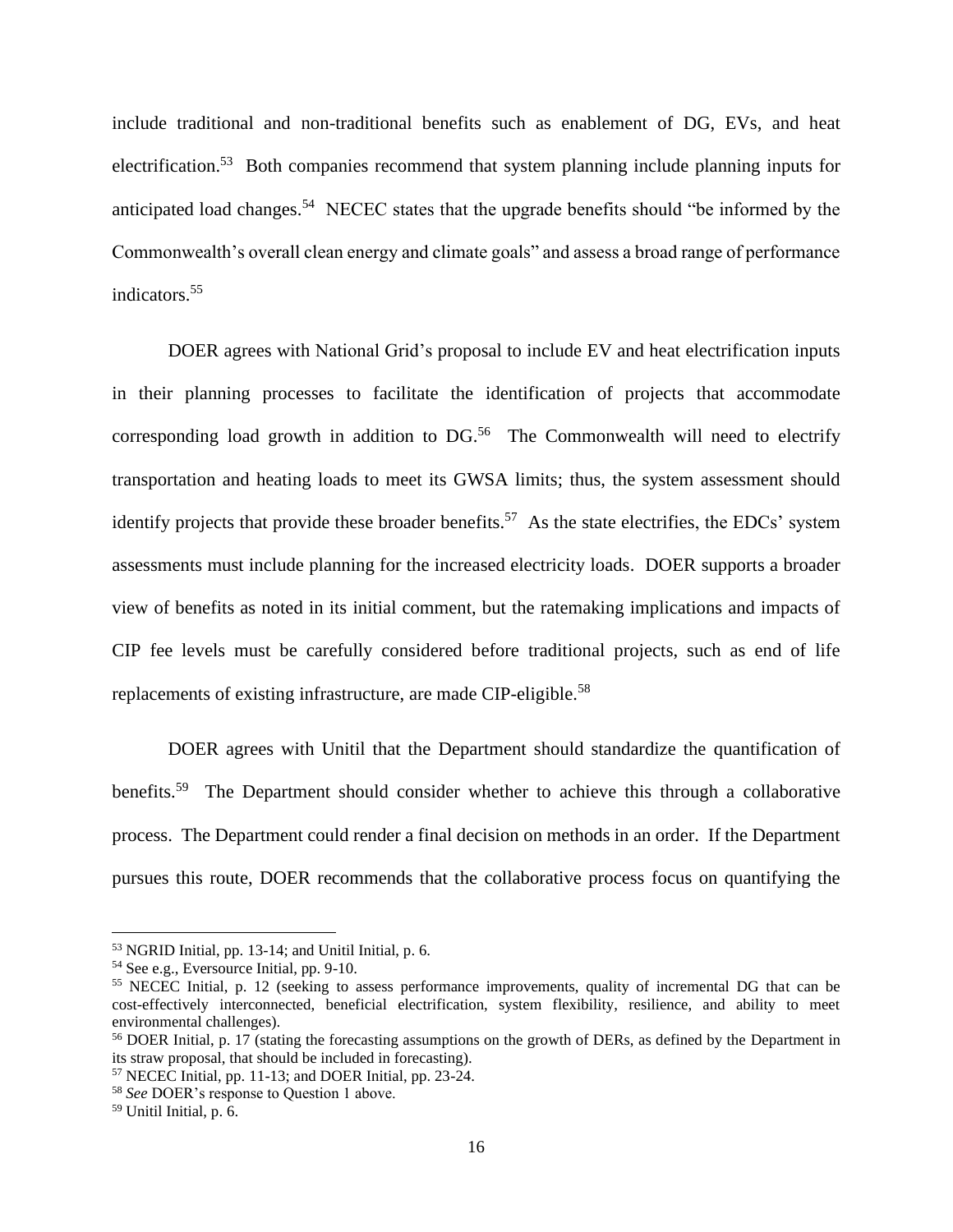benefits of electrification and the benefits of supplying the new electric load with clean energy. As noted in its initial comment, DOER supports leveraging the substantial efforts of the Grid Modernization Laboratory Consortium<sup>60</sup> ("GMLC") and GridWorks to establish metric quantification of grid modernization investments and spending a portion of this investigation into developing quantification methods. 61

When it comes to cost allocation and recovery, as National Grid explains, alignment of net benefits and cost allocation would be challenging.<sup>62</sup> NECEC supports a bright line rule that allocates at least 70% of upgrade costs to ratepayers.<sup>63</sup> Although DOER recognizes that there may be some investments that provide broad benefits to ratepayers and therefore the associated costs should be distributed across all ratepayers, such an analysis may need to be evaluated on a projectby-project or group of projects basis. DOER supports the allocation of costs that is commensurate with the benefits received. Furthermore, the Department should ensure that cost allocation results in fees that incentivize DG to locate where it is most cost-effective to integrate and maximize the benefits of clean energy generation for ratepayers. DG should be located in areas where there is greater load, especially areas with increased electrification load, if it minimizes the cost of upgrades. Ensuring the Commonwealth proceeds in the most cost-effective manner is essential, as the costs of electric distribution service will have an impact on the pace and overall success of electrification efforts.

 $60$  The GMLC is a strategic partnership between the U.S. Dept. of Energy and the national laboratories.

<sup>61</sup> DOER Initial, p. 23, FN59 (referring to<https://gmlc.doe.gov/projects> and noting that some projects focused specifically on developing appropriate metrics and quantification techniques, including "Grid Modernization: Metrics Analysis," which includes Reliability, Resilience, Flexibility, Sustainability, Affordability, Security metrics, methods to baseline, and quantification.)

https://gmlc.doe.gov/sites/default/files/resources/GMLC1%201\_Reference\_Manual\_2%201\_final\_2017\_06\_01\_v4\_ wPNNLNo. 1.pdf. The GMLC provides periodic updates on these projects, and updates on the Metrics can be

<sup>62</sup> *See* NGRID Initial, p. 14 (stating "an overall analysis resulting in comprehensive benefits provides for the most cost-effective electric system, but with challenges; specifically cost assignment would be difficult."). <sup>63</sup> NECEC Initial, p. 17.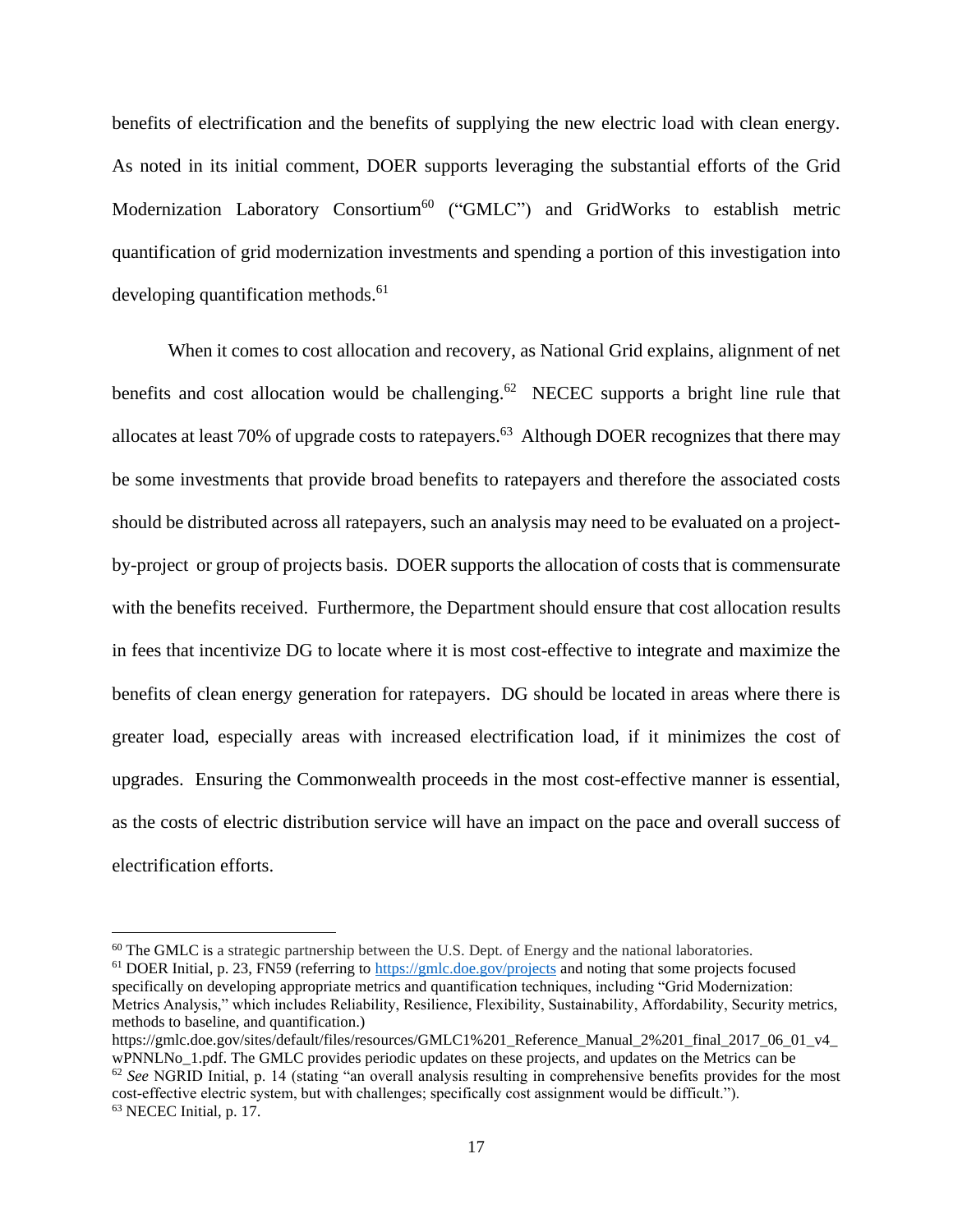Although DOER agrees that the quantification of benefits should be standardized in advance of CIP-approval requests, the actual allocation of costs for any specific CIP can and should be addressed at the time the EDCs submit their CIP pre-approval requests.

# **d) Should there be a cap on the dollar-per-kW billed to each Facility that benefits from the Capital Investment Project? If so, please explain how the cap should be determined.**

The EDCs oppose a cap on the dollar-per-kW bill to each facility that benefits from the

 $CIP<sup>64</sup>$  However, NECEC seeks to establish a cap.<sup>65</sup> At this time, it is unclear to DOER whether

a cap is needed. DOER prefers to defer the decision to when the Department is evaluating the

pre-approval requests for capital investments and the associated cost reviews. 66

### **e) Requests to the Distribution Companies**

**i. Please propose an optimal format for the 10-year distribution assessment. Including all substantive information points that should be contained in the assessment. Please include a proposal on the frequency with which such assessments should be conducted.** 

Please refer to the above reply comment Section III.A.1.

# **ii. Please indicate the length of time required to update hosting capacity maps to reflect additional capacity built into the system after planned projects have been approved by the Department.**

National Grid notes that its hosting capacity maps provide a limited view of future hosting capacity and recognizes the difficulties associated with anticipating the hosting capabilities associated with future planned projects.<sup>67</sup> It requests more time to collaborate with the other EDCs on "proposing a process for providing that information, including a reasonable timeline for making such updates and whether such updates should be made to the EDCs' existing capacity maps or

<sup>64</sup> NGRID Initial, p. 33; Unitil Initial, p.11; and Eversource Initial, p. 25

<sup>65</sup> NECEC Initial, p. 17.

<sup>66</sup> DOER Initial, p. 17.

<sup>67</sup> NGRID Initial, pp. 22-24.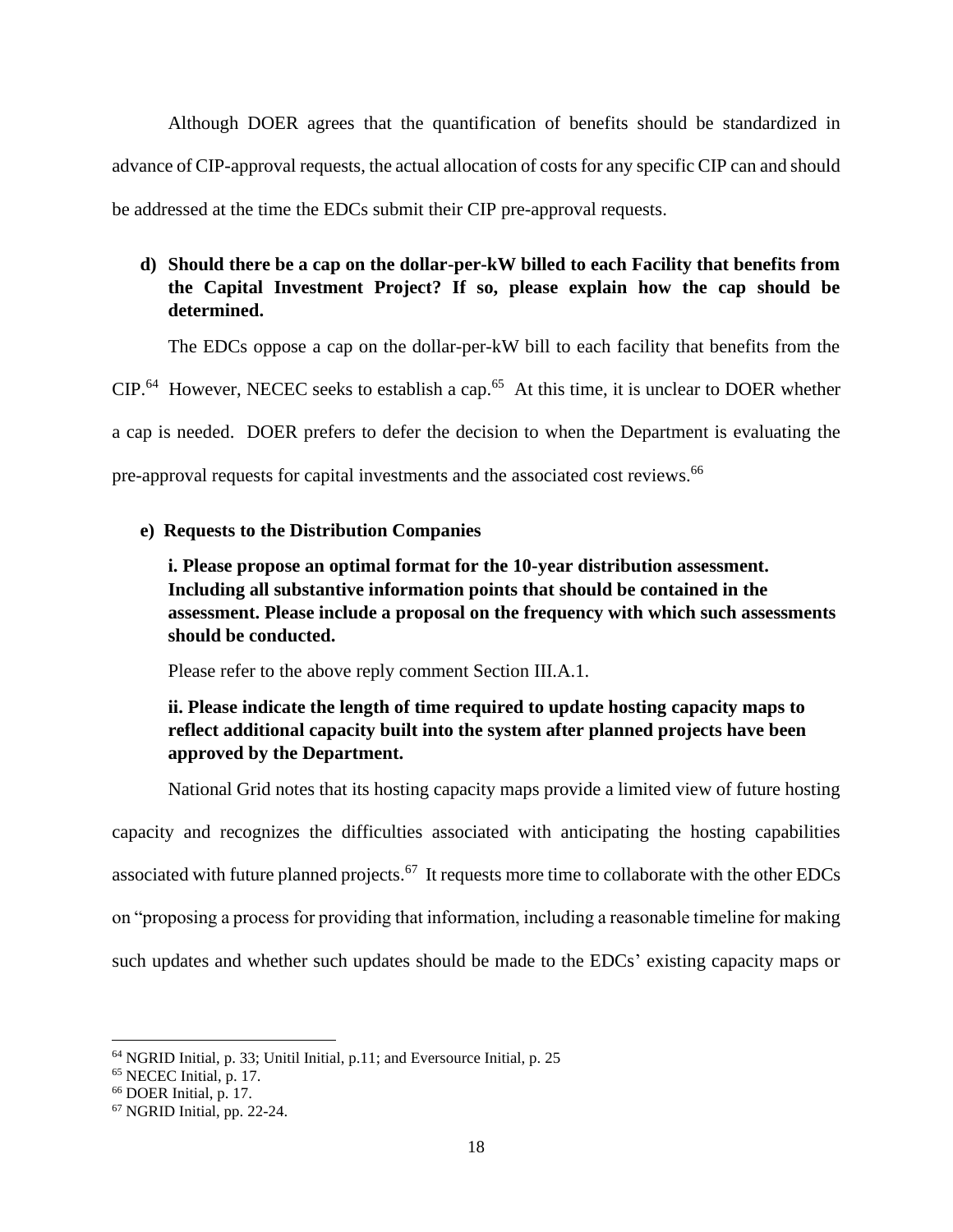whether separate planned hosting capacity maps would be more feasible."<sup>68</sup> Separately, Unitil states that the hosting capacity maps should not reflect planned capacity.<sup>69</sup>

DOER supports National Grid's request to allow the EDCs additional time to collaborate on this topic and to report back to the Department on how to achieve a map to demonstrate the hosting capabilities associated with planned distribution projects. DOER suggests that the manner and type of information that the EDCs provide to DG developers gives them advance notice of new CIP hosting capabilities so developers can plan to locate DG in areas with newly upgraded distribution system. This approach should help promote uptake of newly upgraded distribution system, reducing the risk that ratepayers will pay for any CIP capacity not subscribed by DG developers within the Department's proposed ten-year reconciliation period. For the reasons above, DOER requests that the Department set a reasonable timeframe for the EDCs to report back on the most suitable approaches for providing DG developers the information about hosting capabilities associated with current and future distribution systems.

### **iii. For illustrative purposes, please provide an estimated annual cap on the Reconciling Fee for the last five calendar years based on the description above.**

Although the EDCs provided information regarding the total costs of an annual cap,<sup>70</sup> it would be helpful to have projected bill impacts of any rate recovery up to the cap. It is essential to ensure that the cost of electric distribution service remains affordable for ratepayers and that

<sup>68</sup> NGRID Initial, p. 24, *citing to* D.P.U. 19-55-D Order, p. 6 (Sept. 6, 2020).

<sup>69</sup> Unitil Initial, p. 9.

 $70$  See Eversource Initial, "Attachment Eversource-1; Unitil Initial, Attachment A 12.4.20; National Grid Illustrative Revenue Cap for Reconciling Charge filed in DPU 20-75.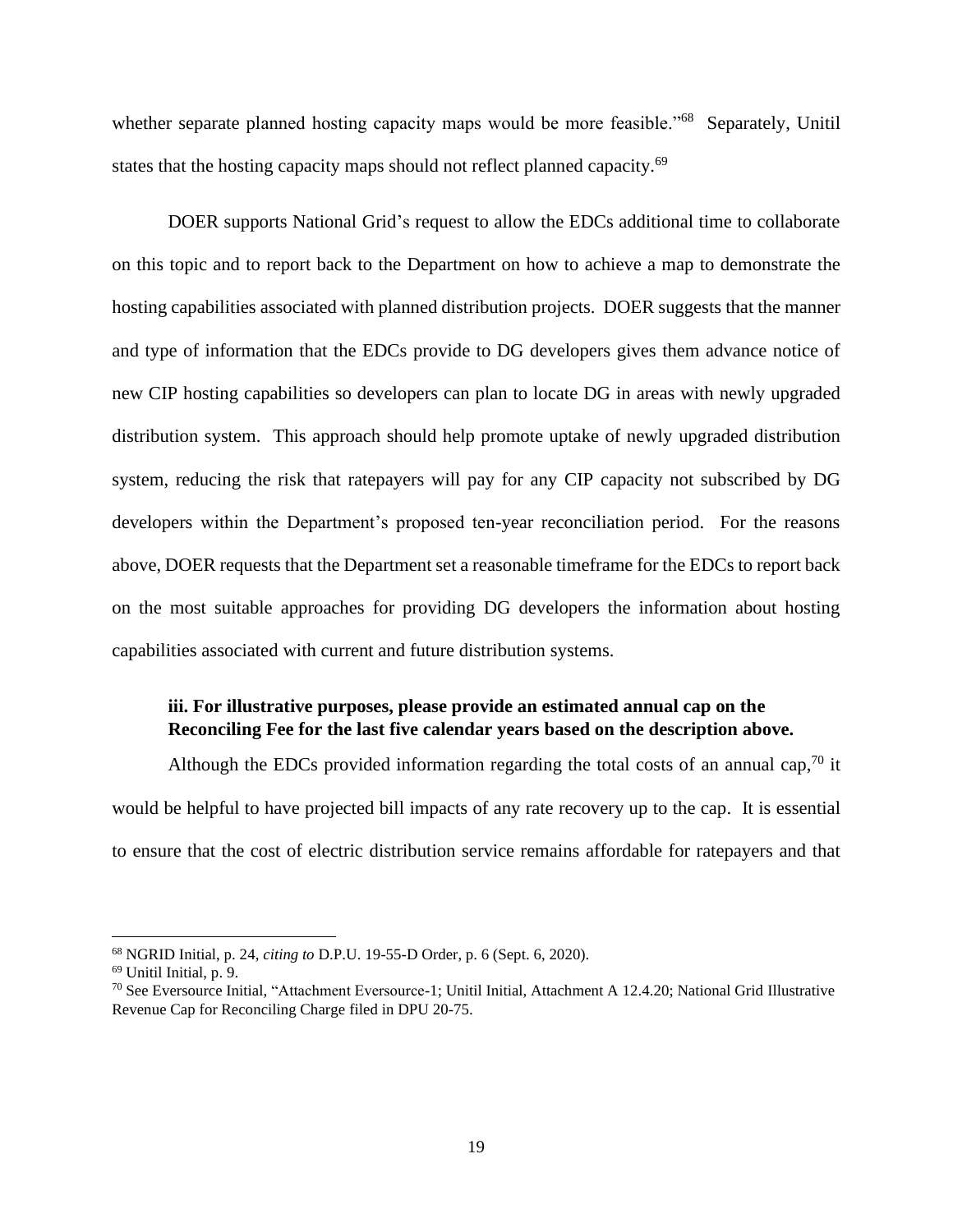they are not unduly burdened by system upgrade costs. Affordability is crucial to ensure that electric distribution rates do not become a barrier to electrification or spur significant interest from ratepayers to defect from the distribution system, leaving more costs to be recovered from less customers. Thus, DOER requests that the Department require the EDCs to provide estimated bill impacts associated with reconciling fees and the associated cap.

## **2. Refer to Section III, Common System Modification Fees. Please discuss the effectiveness of this proposal, specifically:**

#### **a) Simplified Facilities**

## **i) Is a Common System Modification Fee appropriate for Facilities using the simplified interconnection process? If so, provide a proposed method for establishing such a fee.**

Eversource, Unitil, National Grid, NECEC, and the AGO provide support for establishing

a CSM for facilities using the Simplified process.<sup>71</sup> Stakeholders recognize value in using a CSM for Simplified facilities that establishes a predictable fee for these facilities.<sup>72</sup> DOER agrees with these stakeholders generally and with National Grid's statement that "[s]implified projects typically are residential projects and unlike Expedited and Standard projects, cannot reduce the costs of their solar project by finding a less expensive location."<sup>73</sup> Below, DOER addresses stakeholder assertions regarding: (1) assessment of costs to Simplified customers in addition to the

<sup>71</sup> *See* Eversource Initial, pp. 23-24; NGRID Initial, p. 26; NECEC Initial, p. 19; Unitil Initial, p. 9; and AGO Initial, p. 10 (stating that "[t]he Department's \$/kWh pricing proposal can address the immediate interconnection queue…").

 $72$  NGRID Initial, p. 26 (stating a CSM fee "is appropriate for Facilities using the simplified interconnection process … to offset the costs of System Modifications that simplified projects increasingly trigger [and] provide greater predictability to interconnection costs and timing..."); Eversource Initial, pp. 23-24 (stating "it may be appropriate for the Department to approve a unique fee structure for other types of modification projects using the simplified process that allocates a consistent amount of such facilities in order to balance cost causation goals with administrative considerations for smaller distribution facilities"); and NECEC Initial, p. 19 (stating "there is value in having cost certainty and a mechanism for allocating the cost of upgrading shared service infrastructure among simplified facilities").

<sup>73</sup> NGRID Initial, p. 26; matches closely to DOER's recognition of Challenges with the Current Cost Causation Principles in its proposal from D.P.U. 19-55, which was incorporated into the present docket. *See* D.P.U. 20-75, Vote and Order, Att. B-2, pp. 3-4.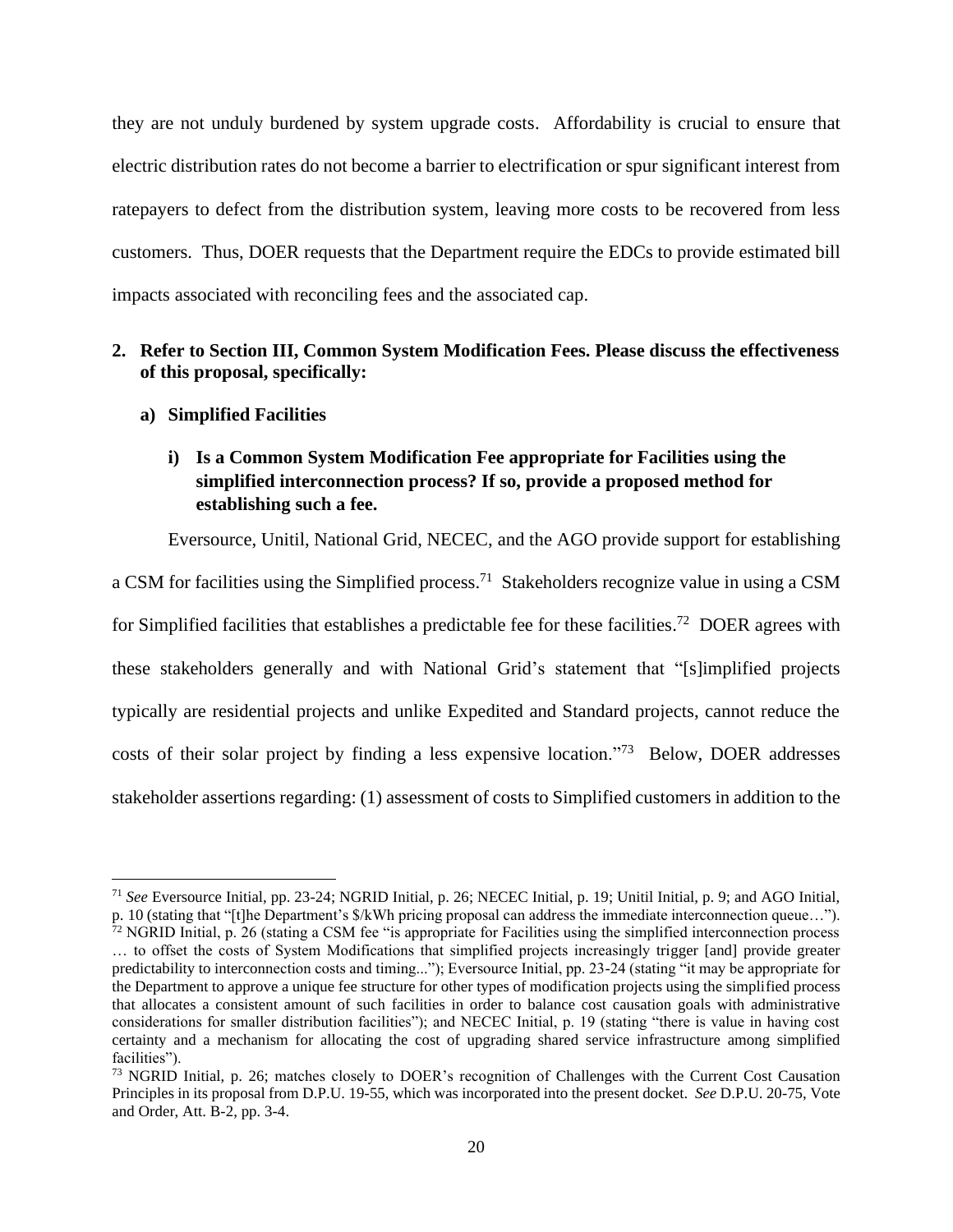CSM fee, (2) calculation of the fee and fee level, and (3) the timing of CSM fee assessment. In sum, DOER recommends establishing a Simplified CSM fee at around \$25/kW of export capacity, or in the alternative, fixing the Simplified CSM fee at or below \$100/project without any additional charges.

First, stakeholders offered varying fee levels and structures. NECEC recommends a Simplified CSM fee fixed at \$20/kW and capped at \$500 per project at the time of interconnection. <sup>74</sup> National Grid estimates that a one-time Simplified CSM fee assessed at the time of interconnection would fall in the range of \$25-\$50/kW and suggests that the facility would also be subject to site-specific costs up to a fixed amount of \$5,000 to reflect circuit saturation.<sup>75</sup> Further, NGRID recommends that the fee should be adjusted annually.<sup>76</sup> Unitil proposes that "additional costs would also be assessed to individual Interconnecting Customer…" beyond the fee amount.<sup>77</sup>

DOER notes that NECEC's and NGRID's estimated fees are somewhat aligned. However, DOER disagrees with any structure that adds site-specific or location specific costs to a Simplified facility which is subject to a CSM fee. Site-specific costs would undermine the intent of the fee to provide cost certainty for developing small projects and open access to residential customer DER development. Further, residential customers have no control over the grid conditions at their home, so there is no reason to use site-specific fees to send a price signal.

Second, while DOER proposed a more complex fee to better reflect cost causation, DOER is open to a simpler fee structure for Simplified facilities. In its initial comment, DOER

<sup>74</sup> NECEC Initial, p. 19.

<sup>75</sup> NGRID Initial, p. 27, FN17.

<sup>76</sup> NGRID Initial, p. 27*.*

<sup>77</sup> Unitil Initial, p. 10.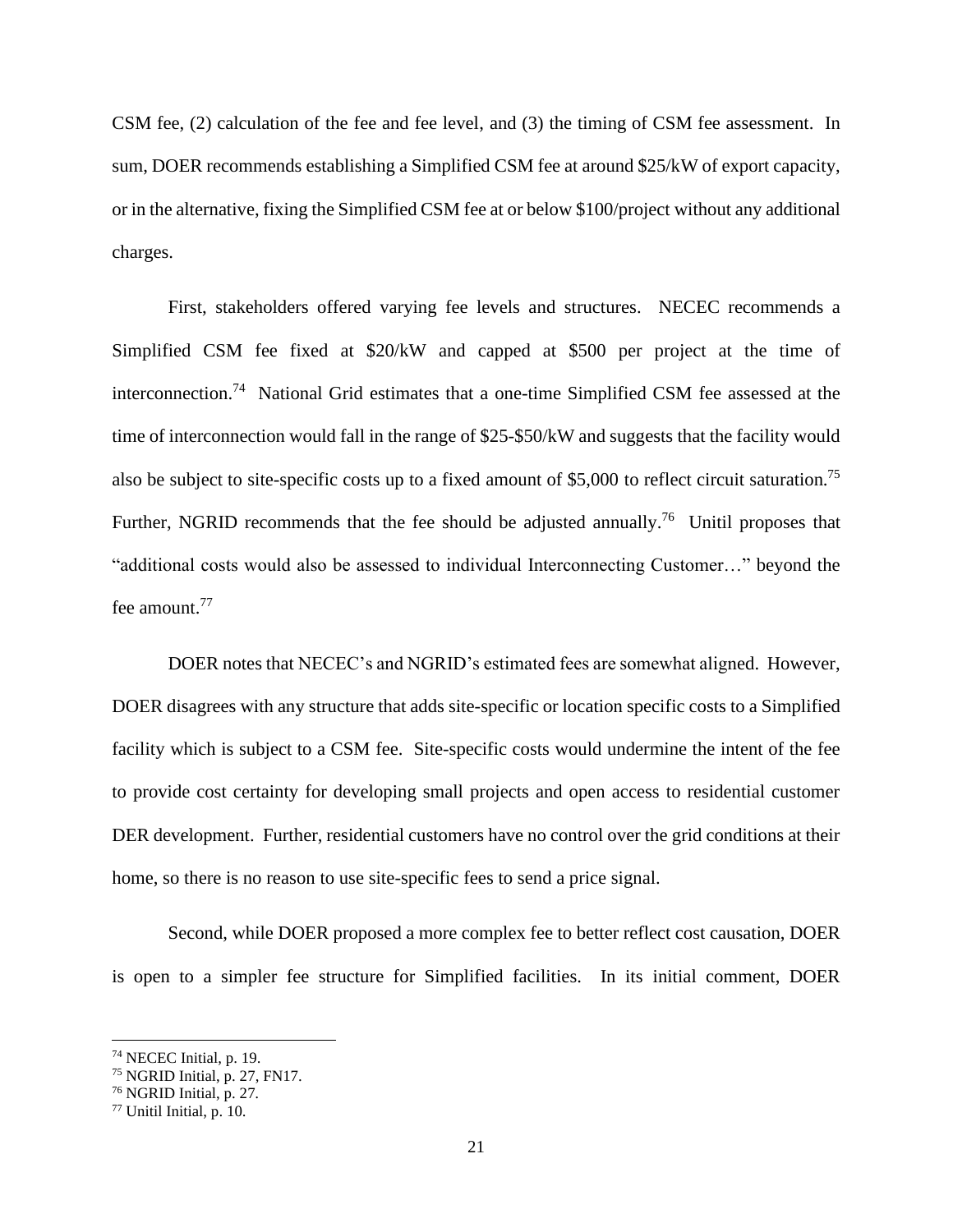recommended a strong weighting of the fee toward export capacity.<sup>78</sup> The AGO's initial comment agrees that "for the time being, a  $\frac{1}{8}$  X export fee may be the best available mechanism...".<sup>79</sup> As such, DOER is amenable to a Simplified CSM, established as a \$/kW export capacity, where a customer is not subject to any additional costs for the interconnection. As noted above, and based on the analysis below, DOER recommends the Department consider establishing the fee based on export capacity that is on the lower end of the range of proposals, at ~\$25/kW of export capacity, or in the alternative establish a fixed fee at approximately \$100 per project. IREC provided analysis of upgrade costs for simplified projects and found the average upgrade cost in 2020 to be \$83 per project.<sup>80</sup> DOER ran a similar analysis of Attachment 1 of National Grid's initial comment, specifically the sheet titled "Data  $\sim$  = 25kW."<sup>81</sup>

Initial findings of interest include:

- Average  $\frac{1}{2}$  Average  $\frac{1}{2}$  AV of All projects = \$5.87/kW<sup>82</sup>
- Average  $\frac{\text{S}}{\text{W}}$  of Connected projects = \$3.07/kW<sup>83</sup>
- Average Total System Modification Cost of All projects when zero-cost cells are ignored as blanks =  $$3,863$  per project (matches NGrid tab "<=25kW (Simplified)" cell F16)<sup>84</sup>
- **Average Total System Modification Cost of All projects when zero-cost cells are included in the average as**  $0's = $45$  **per project**<sup>85</sup>

These findings are significant. Analysis of the data by both IREC and DOER suggests that if all

Simplified project applications had paid a CSM of substantially less than \$100 per facility,<sup>86</sup> then

<sup>78</sup> DOER Initial, p. 29

<sup>79</sup> AGO Initial, p.10.

<sup>80</sup> IREC Initial, p.13.

<sup>&</sup>lt;sup>81</sup> NGRID Initial, Att. 1. DOER started by unhiding all rows in tab "Data  $\leq$  = 25kW."

<sup>&</sup>lt;sup>82</sup> DOER added a column L with an equation to calculate \$/kW per project, providing \$0 where cells were blank: "=IF([@[Nameplate AC Rating (kW)]]>0,[@[Total System Modification Cost (MECo + NEP)]]/[@[Nameplate AC Rating (kW)]],0)." DOER then took the average of column L.

<sup>83</sup> DOER took the average of column L, where column D was "Connected" with the equation: "=AVERAGEIF(D:D,"\*Connected\*",L:L)."

<sup>84</sup> DOER took the average of column M as provided.

<sup>&</sup>lt;sup>85</sup> DOER added a column M to the data, which adds 0 to Column K. The result is Column M equals column K; however, blanks are now entered as zeros. DOER then took the average of the new Column M.

<sup>86</sup> IREC found \$83/project looking at just 2020 data; DOER found \$45 per project including all years (without attempting dataset cleanup for DIV/0 errors, etc.).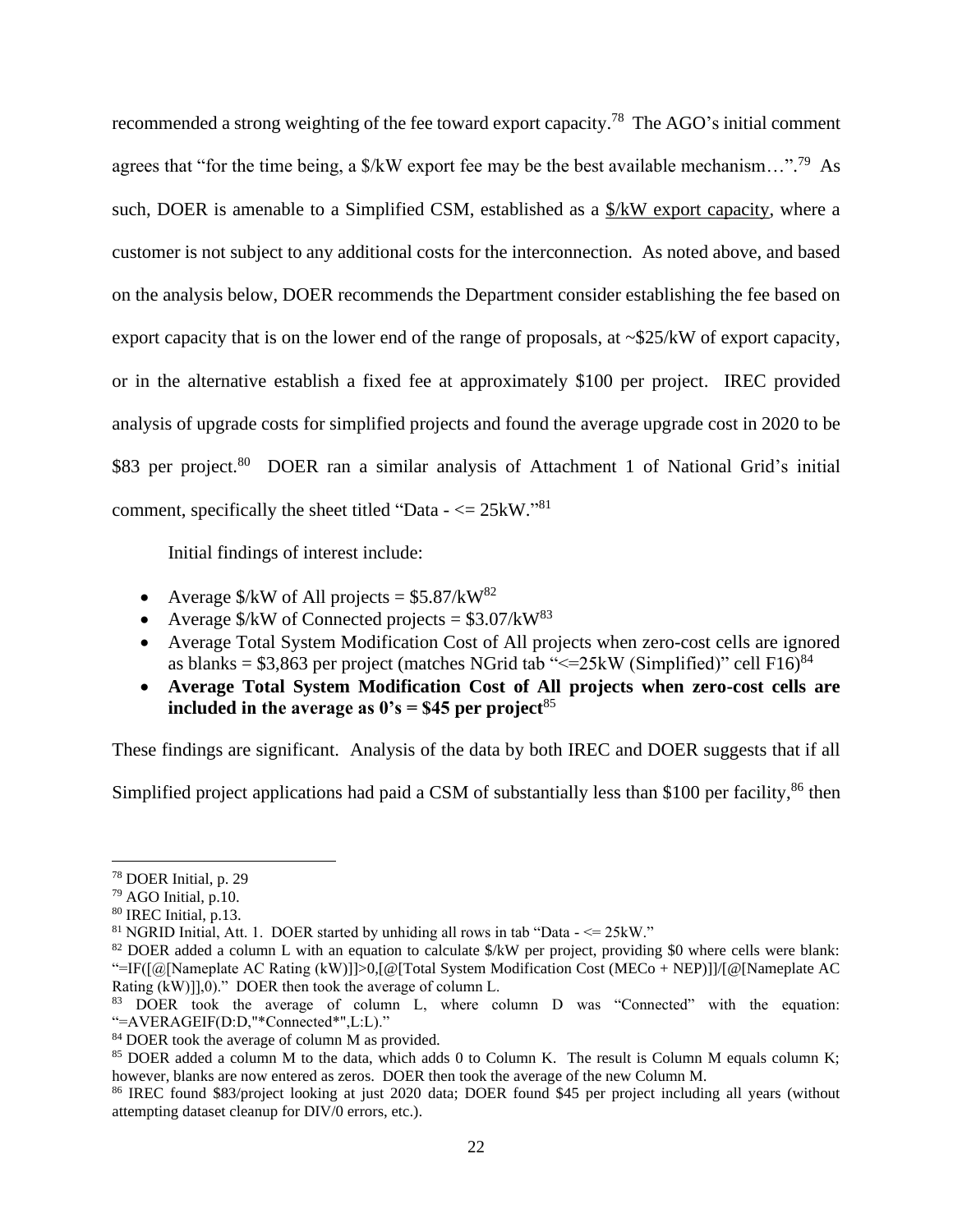all Simplified project system upgrades would have been fully recovered and no Simplified projects would have withdrawn based on site-specific upgrade costs. DOER's findings are an order-ofmagnitude lower than the fee levels proposed in initial comments (\$3.07 - \$5.87 / kW for upgrade costs as compared to NECEC & National Grid proposals for a CSM fee which ranges from \$20-  $$50/kW$ ).<sup>87</sup>

DOER recognizes a couple of key factors that should be considered in establishing a CSM fee. First, the dataset includes a substantial number of withdrawn applications with \$0 fee. Second, whether the fee is due at the time of application or at the time of interconnection would determine whether the withdrawn projects should be included in analysis to establish the Simplified CSM Fee. Third, this analysis is based on facility nameplate capacity and not on export capacity. Given DOER's analysis and these factors, DOER thus supports a \$25/kW export capacity or fixed \$100 per facility Simplified CSM fee, as the data suggests this level of fee should recover the majority, if not all upgrade costs associated with Simplified facility interconnections.

Third, National Grid proposes the fee be payable at the time of application, whereas Unitil proposes the fee be assessed at the time of approval to interconnect. If the fee is fixed and low (such as a flat \$100 fixed Simplified CSM fee per project), then DOER supports the fee being due at the time of application. If the fee is variable (such as \$/kW export capacity), then DOER supports the fee be established and provided documentation at the time of application and the fee is due to be paid at the time of authorization to interconnect. This provides the applicant with the opportunity to evaluate whether the project will face other hurdles (such as permitting, structural

<sup>87</sup> NECEC Initial, p. 19; and NGRID Initial, p. 27, FN17.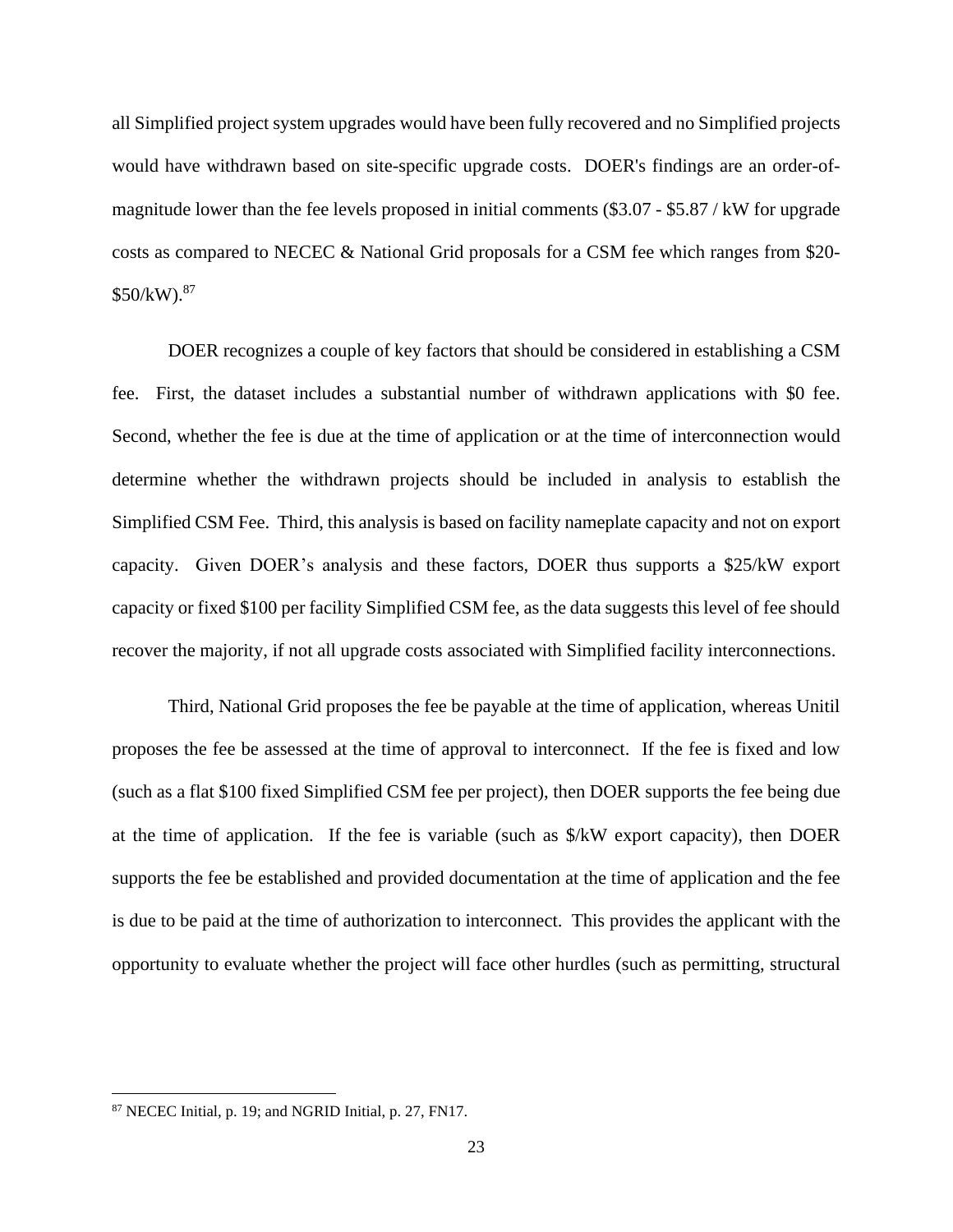assessment, etc.) that would prevent the project from moving forward. It will also help ensure that the applicant is aware of all development costs before it decides to proceed with its interconnection.

## **ii) What types of upgrades should be funded by a Common System Modification fee for Facilities using the simplified interconnection process?**

The EDCs' and DOER's respective initial comments align regarding the use of funds collected from a CSM fee on Simplified projects. General agreement exists on the appropriateness of using funds to address system modifications required to enable continued integration of simplified facilities.<sup>88</sup> Modifications which primarily support interconnection of Simplified projects include service transformers, secondary (crib) reconfiguration, and service upgrades.<sup>89</sup> DOER agrees with this approach and recommends modifications and clarifications to this list and the CSM proposal provided below.

First, DOER recommends use of the Simplified CSM fee for substation upgrades in certain circumstances. For example, the aggregation of small projects could result in the need for protective devices at a substation and there is no forecast for sufficient future large projects to pay for the upgrades through a CIP. As a result, this upgrade is necessary to enable continued simplified project interconnections.<sup>90</sup>

Second, National Grid states that the CSM fee should not be used to recover costs associated with a customer upgrading from single-phase to three-phase service. DOER agrees with this recommendation since an upgrade from single-phase to three-phase service represents a

<sup>88</sup> Eversource Initial, p.24; NGRID Initial, p.28; and Unitil Initial, pp.10-11

<sup>89</sup> *See* Eversource Initial, p. 24; NGRID Initial, p. 29; and Unitil Initial, p. 28.

<sup>&</sup>lt;sup>90</sup> This would provide EDCs the flexibility to resolve conditions that can otherwise stall simplified projects, such as have been faced in Lunenburg and Fitchburg in the past.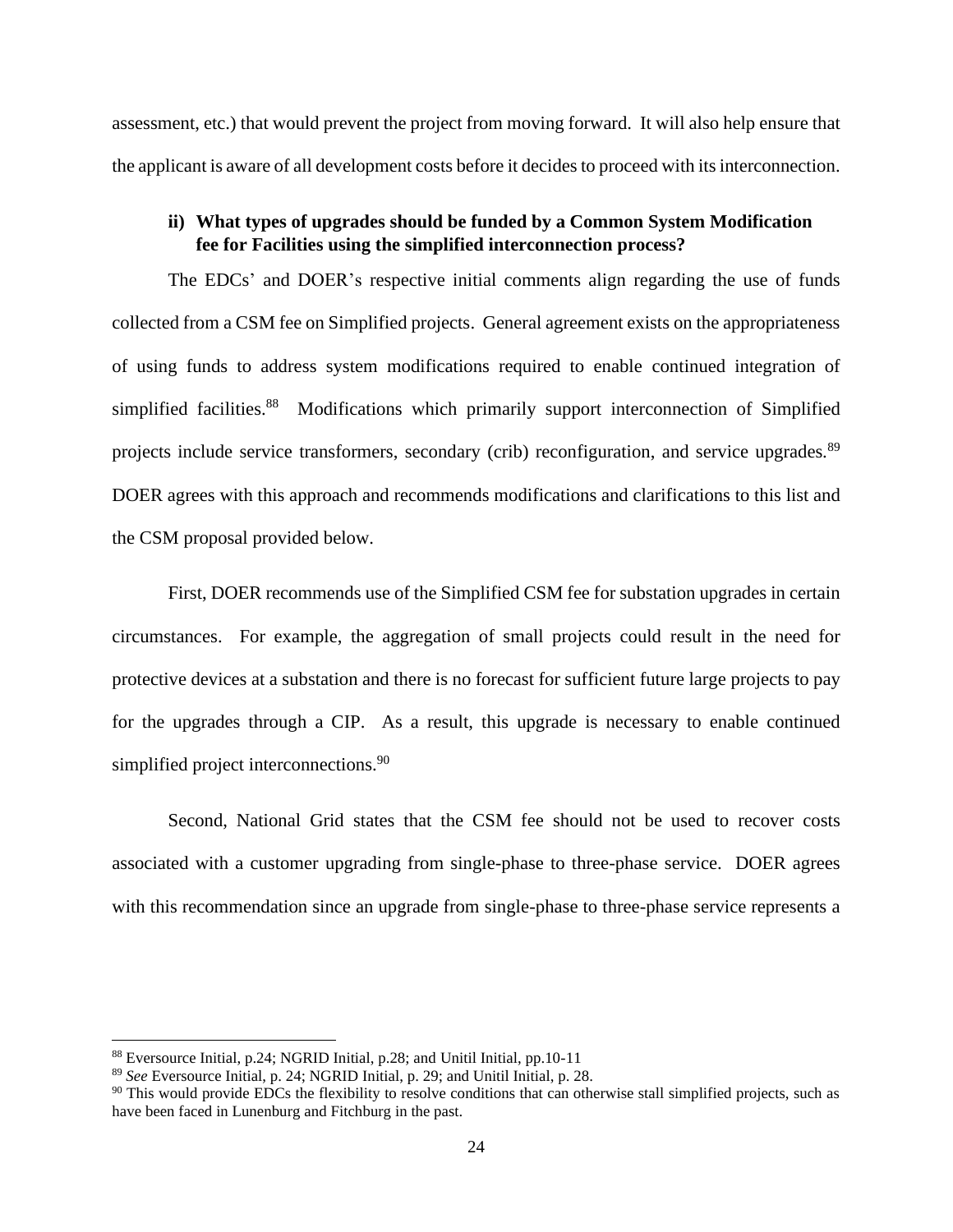substantial improvement with real value to the facility owner that is above-and-beyond DG interconnection. Therefore, such costs should be recovered according to current utility practices.

Third, National Grid proposes to change the Simplified CSM Fee to a "Small DG CIP Fee."<sup>91</sup> DOER could support minor terminology modification to the straw proposal, particularly where they enable small project to directly benefit from simple distribution upgrades, even if they are subject to supplemental review.

# **iii) How would such a fee interact with the system planning process described in Section II? Should fees collected from Facilities using the simplified interconnection process be used to offset the costs of Capital Investment Projects approved through the proposed distribution system planning process?**

Regarding the interaction of the fee and the system planning process, Unitil states that "the Common System Modification Fee and the CIP fee are two different fees covering different system costs."<sup>92</sup> It further recognized that the distribution planning process would not include analysis of a service transformer to the customer, which would be the limit of the equipment covered by the Common System Modification fee.<sup>93</sup> This aligns with DOER's position as provided in its initial comment. However, there is one type of distribution system upgrade project that could be categorized as either the CIP or the CSM and therefore, if categorized as a CIP, could imply that such CIP projects would need to be identified through the distribution planning process. This occurs where the aggregate impact of simplified projects results in System Protection upgrades.<sup>94</sup>

Since most of the distribution upgrade projects are distinctly either a CIP or a general system upgrade whose costs could be recovered through a CSM, from the planning process

<sup>91</sup> NGRID Initial, p.28, FN19.

<sup>92</sup> Unitil Initial, p. 11.

<sup>93</sup> *Id*.

<sup>94</sup> *See* Unitil Initial, pp. 4-5 (identifying System Protection upgrades to include modification or addition of system protection devices and schemes, ground overvoltage protection for reverse power flows, direct transfer trip, switchgear addition or replacement, field communications, and SCADA addition).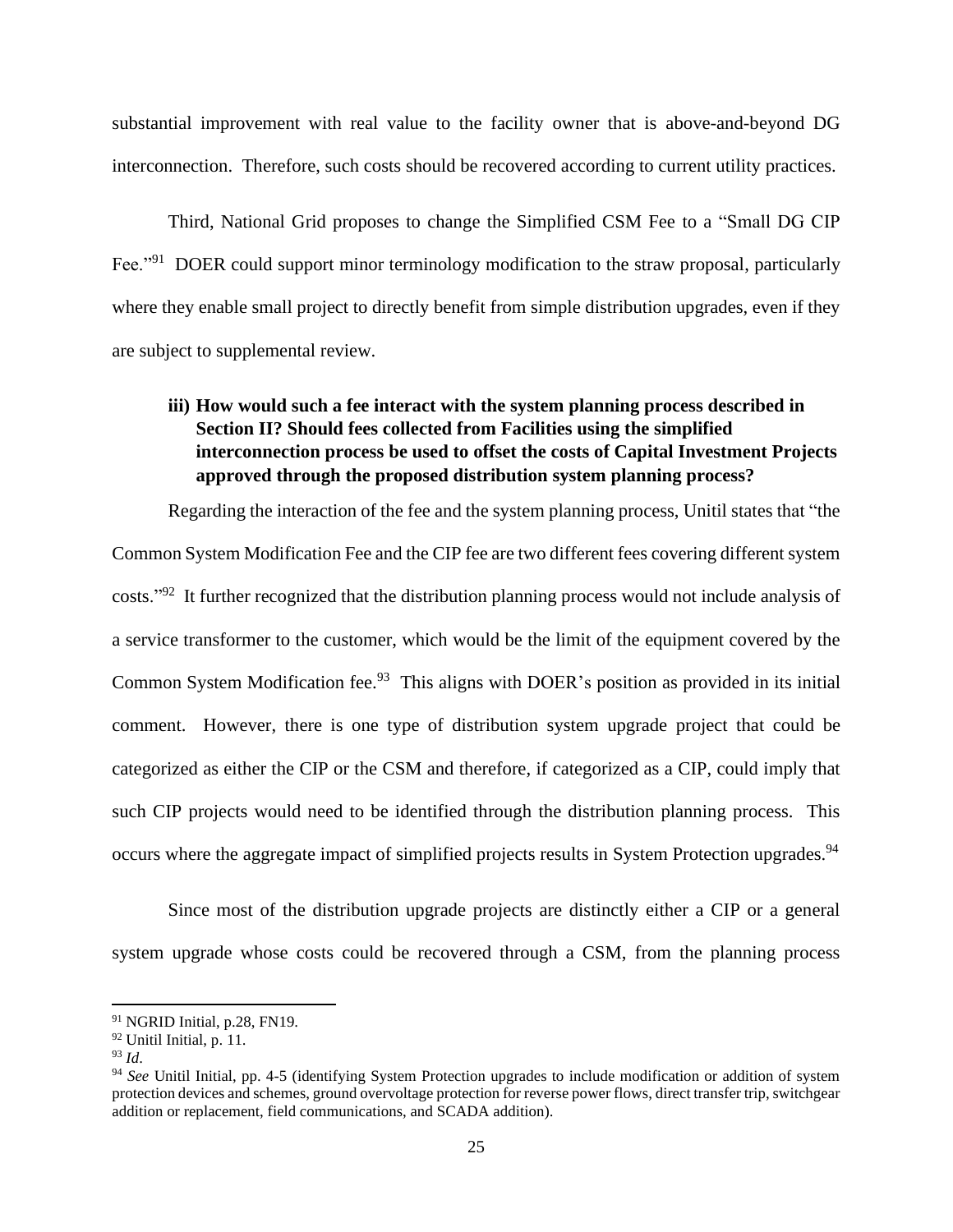perspective, the two types of distribution upgrade projects merit different pre-approval processes. DOER continues to support that the Department treats these projects by "type" so that the beneficiaries are clear. The classification of these distribution upgrade projects will help ensure that the EDCs can respond quickly to simplified interconnection requests while certain CIPs would need to be identified through the distribution planning process. DOER's position aligns with the National Grid proposal that recognizes that "the annual budget described above [for CSM Simplified fees] would not identify specific sites but would be available to all simplified applicants that paid the Small DG CIP Fee ...".<sup>95</sup>

With regards to the Department's second question on whether fees collected from Facilities using the simplified interconnection process should be used to offset the costs of CIPs, National Grid proposes potential over-collection of Simplified CSM could be put toward CIPs.<sup>96</sup> This aligns with DOER's initial comment proposal which stated that the any funds collected, but not used, to pay for distribution upgrades to support simplified projects will be put toward  $CIPs<sup>97</sup>$ 

#### **b) Expedited and Standard Facilities**

#### **i) Is a minimum Common System Modification Fee appropriate?**

The EDCs recommend Expedited and Standard Facilities not be subject to a CSM fee. They argue that the CIP would be a more appropriate designation for distribution upgrade facilities needed to support Expedited and Standard Facilities and therefore the CIP fees would be the more appropriate mechanism to recover the costs associated with the necessary distribution upgrades.<sup>98</sup> The EDCs also state that a CSM applied broadly to Expedited and Standard facilities would distort

<sup>&</sup>lt;sup>95</sup> NGRID Initial, p. 30.

<sup>&</sup>lt;sup>96</sup> *Id* (referring to the 150% rollover provision).

<sup>&</sup>lt;sup>97</sup> DOER Initial, p. 28.

<sup>98</sup> Unitil Initial, p. 11; NGRID Initial, p. 32; and Eversource Initial, p. 25.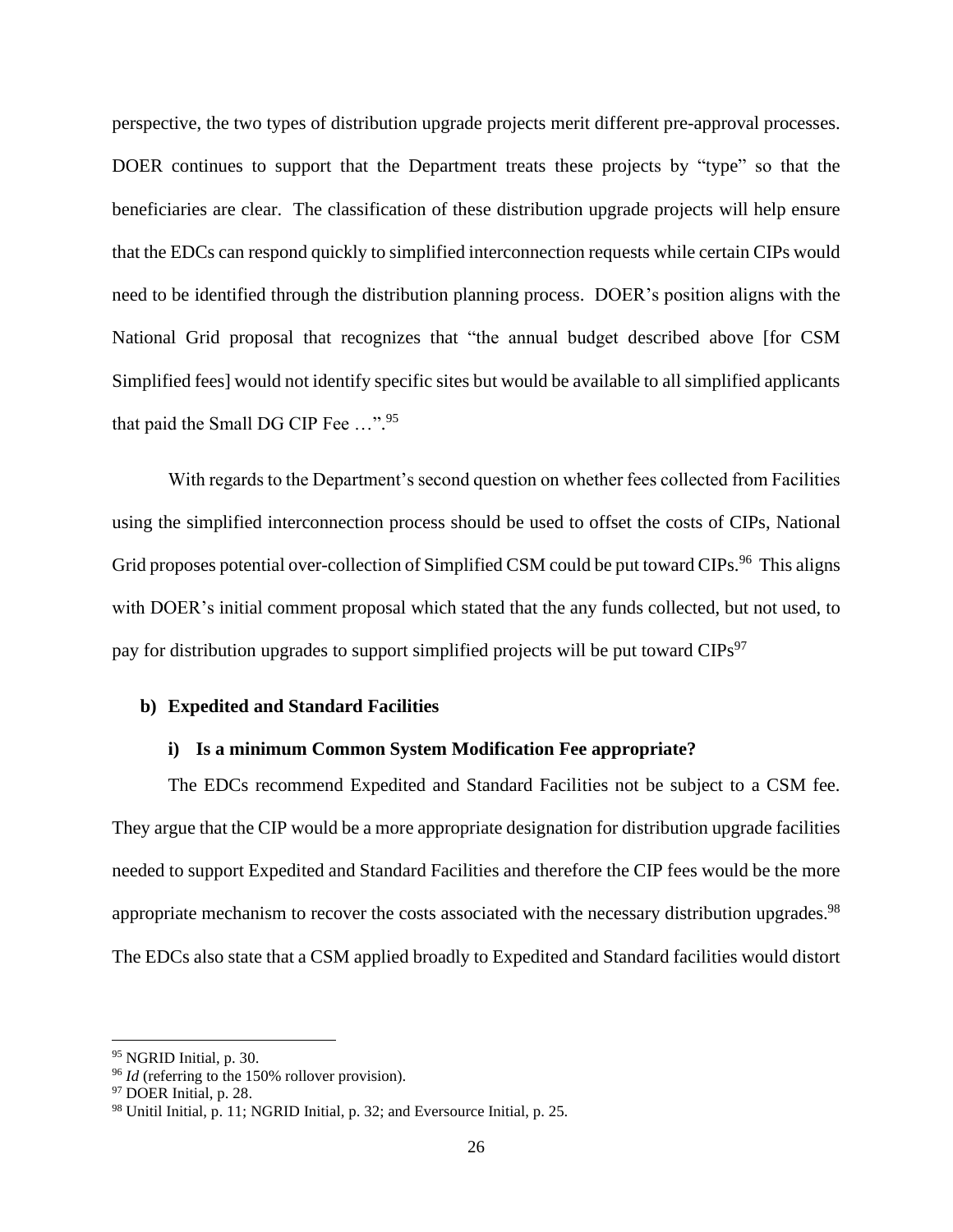the price signal established by CIPs.<sup>99</sup> However, the EDCs have not demonstrated that the CIPs will comprehensively meet all of the necessary system upgrades to integrate DG under the Expedited and Standard interconnection processes. DOER continues to support the use of a CSM Fee for Expedited and Standard facilities as there may be necessary distribution system upgrades either not recovered by, or not well suited to the proposed CIP design. Having a way to pay for distribution upgrades that otherwise would not be developed under the processes to identify CIPs will help ensure that these upgrades are not delayed. Additionally, DOER disagrees that a CSM fee for Expedited and Standard facilities results in a distorted price signal. Instead, the CSM will help pay for distribution upgrades that provide benefits to certain interconnecting customers.

First, under the Department's existing proposal, a ground fault overvoltage ("3V0") solution would only be proactively deployed to address System Protection Constraints if it were part of a larger-scale CIP project. However, addressing System Protection Constraints with 3V0 outside of a large-scale upgrade on a proactive basis can result in significant additional hosting capacity. Establishing a CSM can help achieve that end because projects will pay a CSM fee which EDCs can use to pay for common upgrades as the need arises.

Other common projects that could enable expanded DG hosting capacity may not be included in the CIP unless part of a larger project, such as load tap changer ("LTC") and controller upgrades. If these common investments are not CIP-eligible they will not occur on a proactive basis, even though they may be needed for many or most Expedited or Standard interconnection requests. If these distribution upgrades are triggered by certain interconnection applications, all interconnecting DERs and DG triggering applicants would not financially contribute toward the

<sup>99</sup> Unitil Initial, p. 11; NGRID Initial, p. 33; and Eversource Initial, p. 26.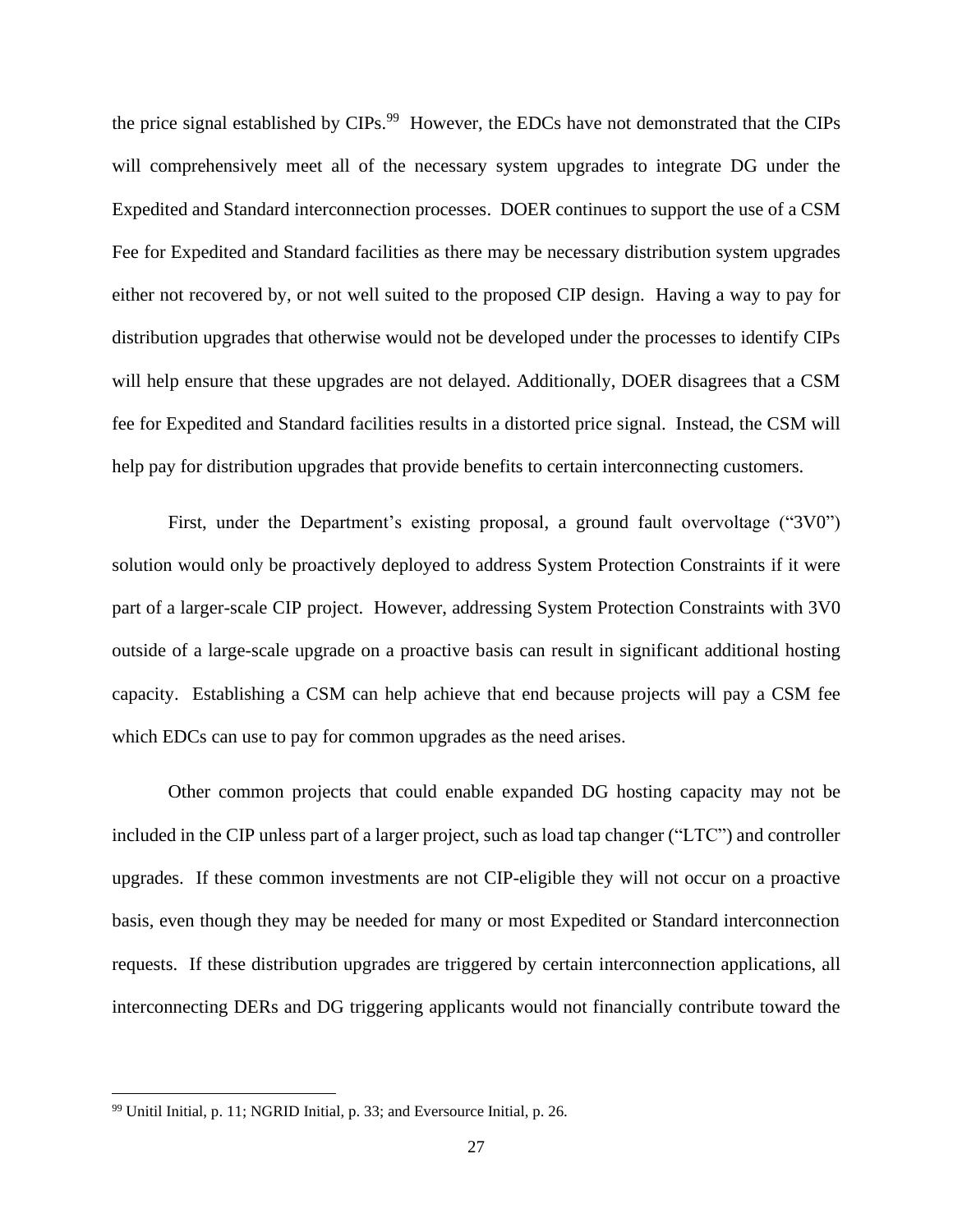upgrade, leaving the individual applicant to pay the full costs of the upgrade, and resulting in deployment delays. A CSM Fee may help resolve this type of situation by requiring all interconnecting facilities contribute toward these common required upgrades, helping the EDCs make such investments proactively.

Second, under DOER's proposal, a CSM will not distort price signals. Rather, a CSM will establish a fee for interconnections by providing a price signal that recognizes that some DG interconnections impose system costs. In its comments, National Grid recognizes the value in establishing a "clear price signal that even small Facilities impose operation costs on the distribution system" through a CSM for Simplified facilities that currently pay no interconnection costs.<sup>100</sup> Establishing a CSM for Expedited and Standard facilities accomplishes a similar outcome. However, DOER believes that such a fee should not be set so high as to discourage DG or DER development when the benefits outweigh the system costs that the DG or DER imposes.

 Similarly, as designed by DOER, a CSM can help to reduce the risk that a CIP Fee will be so high as to create a price signal that deters DER or DG deployment which in turn can result in unused CIP capacity after the distribution upgrades have already been made. The challenge will be to identify CIPs that can reasonably be allocated to specific interconnecting DG or DERs, compared to CSM-related distribution upgrades whose costs are more widely distributed to all other interconnecting DG and DERs.

#### (1) **Provide a proposed method for determining such a fee.**

The fee could initially be set on data already provided by the EDCs in this proceeding and revised in a future investigation.<sup>101</sup> As noted above, data suggests the Simplified CSM fee

<sup>100</sup> NGRID Initial, p. 26.

<sup>&</sup>lt;sup>101</sup> As noted in response to the Department's question 2.a.i above, the EDCs provides data regarding the cost of upgrades for DG interconnections.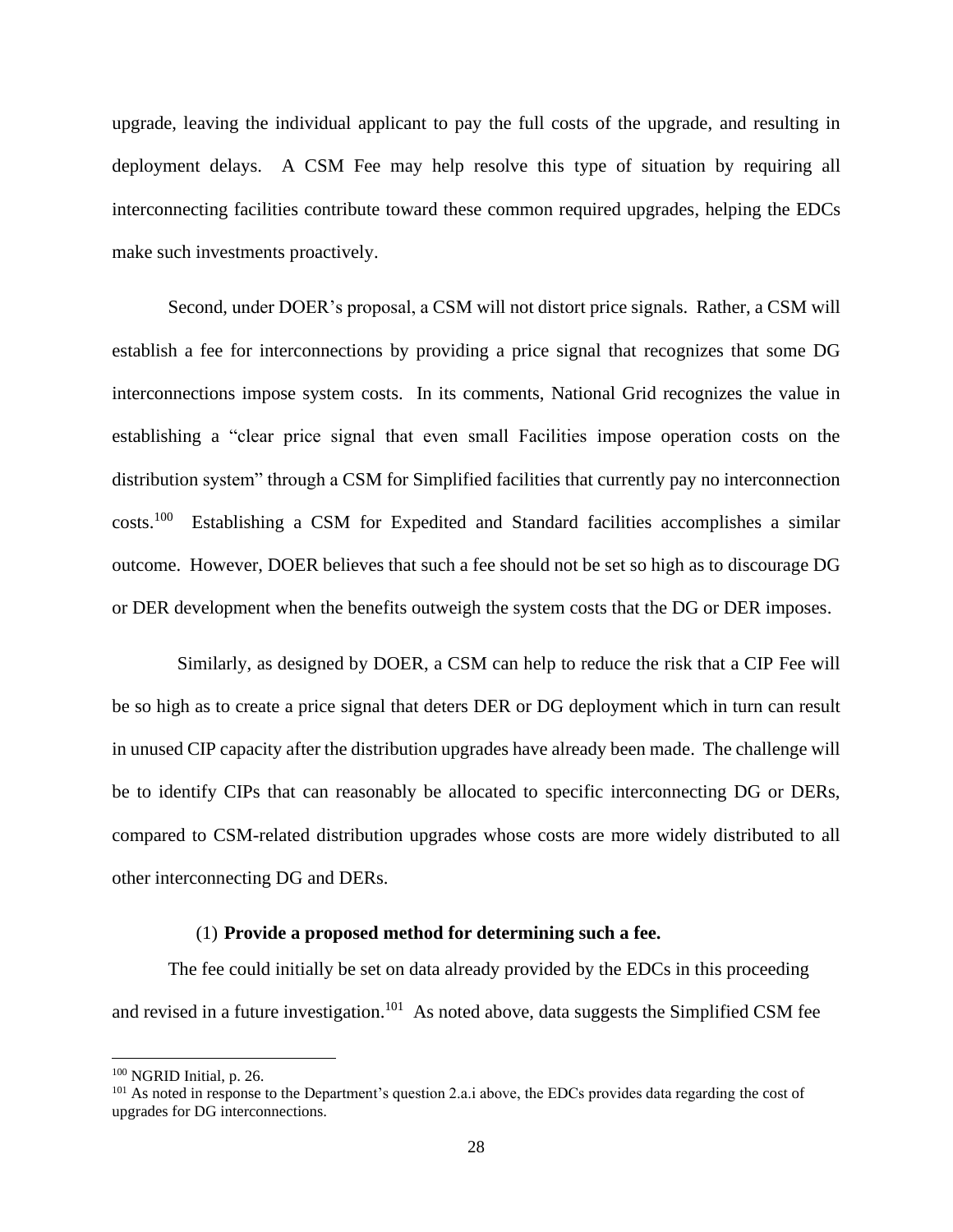should be established at \$25/kW export capacity or fixed \$100 per facility. Establishing the CSM immediately is important to ensure projects begin paying for the hosting capacity they use immediately. Thus, the Department should consider setting the fee at \$25/kW export capacity or fixed \$100 per facility with the intention of further investigating needed updates to the fee in the future.

# (2) **Explain why the proposed fee levels are appropriate considering the level of investment required to support the types of investments the fee is intended to cover.**

Please refer to DOER's response to Question 2.b.i above.

(3) **Explain how the proposed fee establishes clear price signals, provides cost certainty, and limits ratepayer costs.**

Please refer to DOER's response to Question 2.b.i above.

# (4) **Explain how such a fee would interact with the distribution system planning process described in Section II.**

The Department should categorize which types of constraints are recovered through CIPs and which types of constraints are typically recovered through CSM fees. The EDCs' initial

comments noted that upgrades for simplified projects are distinct and different from bulk upgrades

for increased capacity.<sup>102</sup> If the Department adopts a CSM Fee for Expedited and Standard

facilities, it should clarify that some upgrades at the circuit and substation level are more similar

to Simplified upgrades than they are to bulk system upgrades.<sup>103</sup>

<sup>102</sup> Unitil Initial, p. 11; and NGRID Initial, p.30, FN22.

<sup>&</sup>lt;sup>103</sup> Upgrades like 3V0 may be better suited to a process more like the Simplified CSM than to the CIP. For example, a \$300,000 substation upgrade to enable 3V0 upgrades is far closer in value and replicability to an \$8,000 service transformer replacement (\$0.292M difference) than it is to a \$50,000,000 substation reconfiguration (\$49.2M difference). \$8,000 generalized from NGRID Initial, Att. 1, <=25kW (Simplified Tab), cell J16. \$300,000. 3V0 upgrade identified by Unitil in D.P.U. 19-55, Unitil Update 10-24-19, p. 1. \$50,000,000 substation reconfiguration from National Grid Summary of Central/Western MA Part 2 Cluster Study Results, p.2, *available at*  <https://ngus.force.com/s/article/DG-Stakeholder-Updates> (May 29, 2020).

CA, NY, and HI have encountered the need for similar upgrades and may be another source for potential available upgrades and costs. For example, \$800,000 3V0 & LTC upgrade from National Grid NY REV Interconnection Demonstration Project Case 14-M-0101 Revised Implementation Plan October 19, 2018, where two substations cost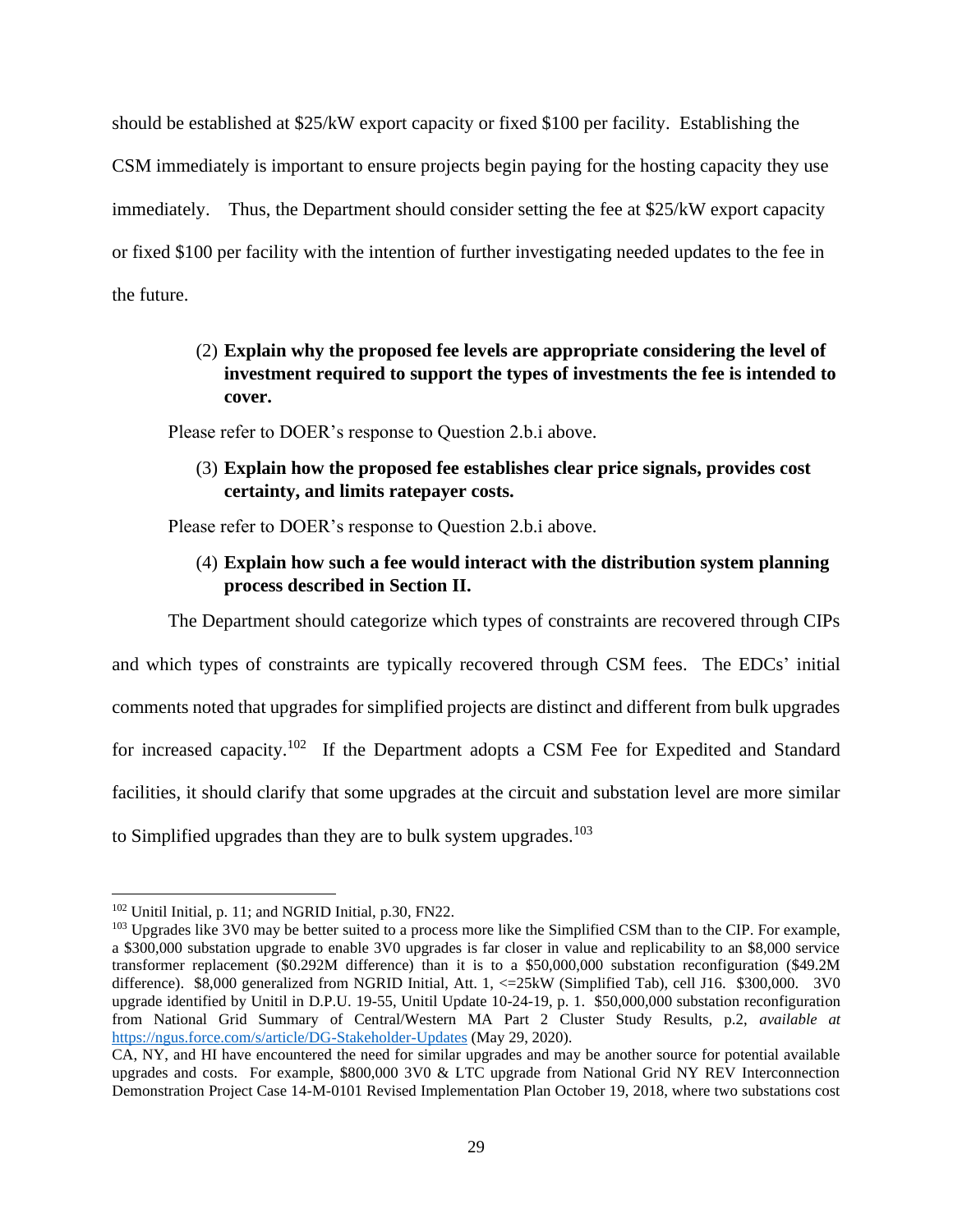## **ii) Should Common System Modification Fees be based on nameplate capacity and/or export capacity?**

## **If you propose that the fees be based on a combination of the two, please clarify how they should be weighted.**

Above, DOER recommended establishing Simplified CSM fees at around \$25/kW of export capacity, or in the alternative, fixing the Simplified CSM fee at or below \$100/project. Similarly, DOER recommended the Expedited and Standard CSM fee could be established at the same \$/kW export capacity price, and then adjusted in the future. This is a change in DOER's original proposal in response to numerous initial comments requesting fee simplicity.<sup>104</sup>

# **3. Department questions on AGO Proposal in 19-55**

- **a. Attorney General's Power Control Limiting Program (Att. B-1, Att.)** 
	- **i. Would eligibility for the Program be for (a) new Interconnecting Customers or (b) new and existing Interconnecting Customers?**
	- **ii. Identify equipment and software necessary for implementation of the Program and which equipment and software would be installed (a) at the Interconnecting Customer and (b) at the Distribution Company.**
	- **iii. Identify any amendments or attachments to the ISA that would be necessary to implement the Program.**
	- **iv. Request to the Distribution Companies a. Does the Company currently have the ability to implement the Program? If no, please explain what would be required to successfully implement this Program**

The EDCs stated that static curtailment is already an integral component of system designs

and ISAs (whether in the form of high DC to AC ratios, or software related export limits with

corresponding relays).<sup>105</sup> DOER has a similar understanding, and consequently does not believe

a static curtailment program would be worthwhile at this time.

# **b. Attorney General's Dynamic Curtailment Program (Att. B-1, Att.)**

a total \$1.7M. The findings also supported additional upgrade types such as replacing CCVT equipment with optical VT to reduce construction time for 3V0 and switched-source technology to increase hosting capacity by diverting power to adjacent feeders.

 $104$  DOER initially proposed establishment of a fee on both nameplate capacity and export capacity.

<sup>105</sup> Eversource Initial, p.30; and NGRID Initial, p.36.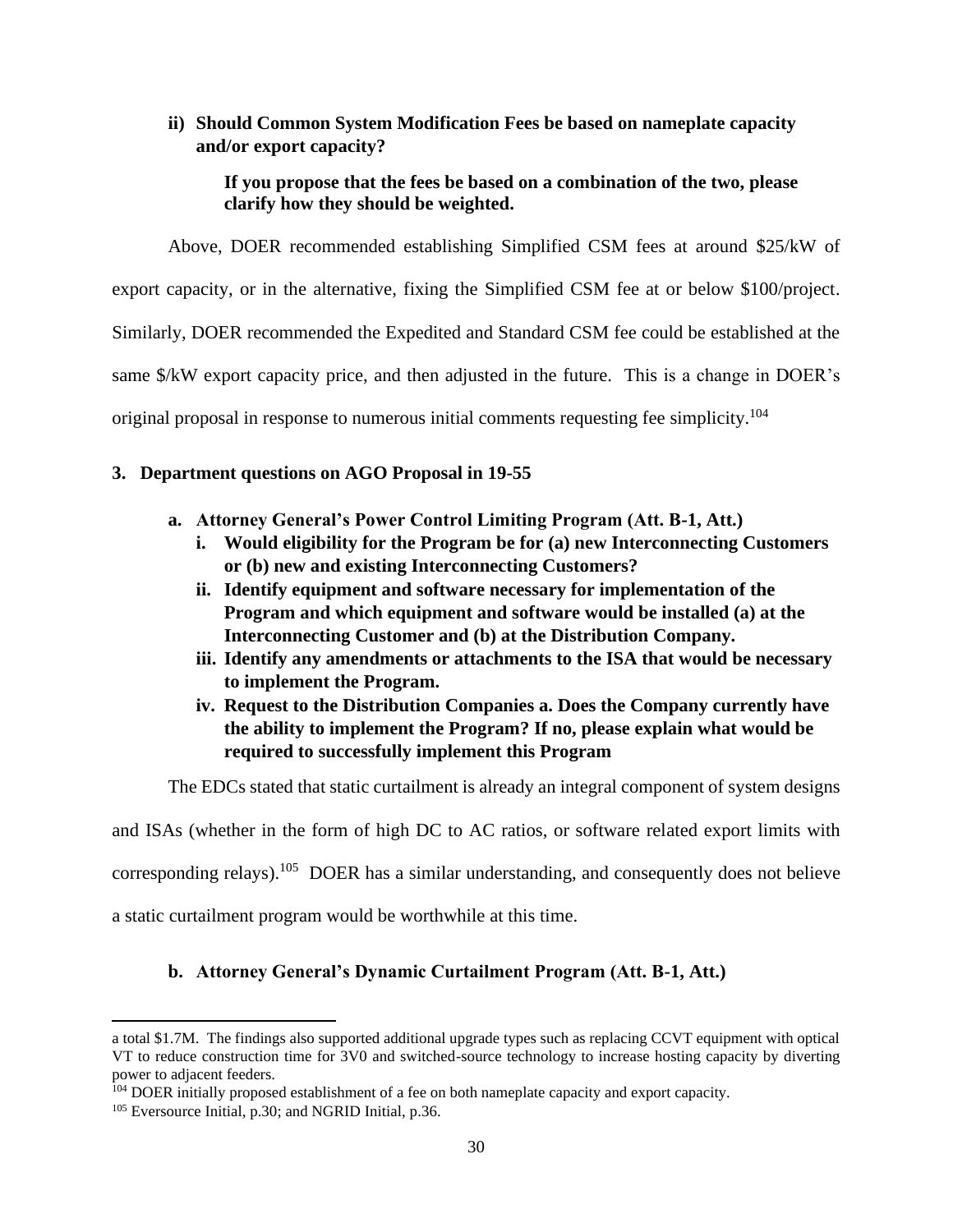- **i. Based on your understanding of the Program, identify equipment and software necessary for implementation of the Program and which equipment and software would be installed (a) at the Interconnecting Customer and (b) at the Distribution Company.**
- **ii. Identify any amendments or attachments to the ISA that would be necessary to implement this Program.**
- **iii. Requests to the Distribution Companies: a. Does the Company currently have the ability to implement the Program? If no, please explain what would be required to successfully implement this Program. b. Provide details on the flexible capacity pilot in NY (applicable to National Grid only).**

The EDCs' responses to the Department's questions above focused on EDC-controlled dynamic curtailments.<sup>106</sup> Eversource suggests that the opportunity cost of curtailment may be too expensive for a facility owner to accept.<sup>107</sup> The cost of solar and storage has declined dramatically over the past decade, and the declines are anticipated to continue.<sup>108</sup> As production costs decline, the cost of either curtailing and/or storing for later use declines, resulting in distribution system upgrade costs exceeding the cost of curtailment. DOER recommends that dynamic curtailment should be considered, either now or in the future, so that the benefits of distribution system upgrades can be compared to the cost of curtailing the DER output when the distribution system is constrained.

<sup>106</sup> Eversource Initial, pp. 37-45; NGRID Initial, pp. 37-44; and Unitil Initial, pp. 17-20. It is important to note that alternatives may be found in dynamic rate design (such as proposed by DOER in D.P.U. 20-69, which is designed to increase load coincident with renewable generation), or dynamic interconnection costs as proposed by the AGO in its initial comment. AGO Initial, p. 8. These alternatives, which may be longer term options, seek to provide a price signal to reflect the real-time condition of the grid and enable resource owner/operators to optimize their system design and operations.

<sup>107</sup> Eversource Initial, p. 33-34

<sup>108</sup> DOER Initial, p. 18.